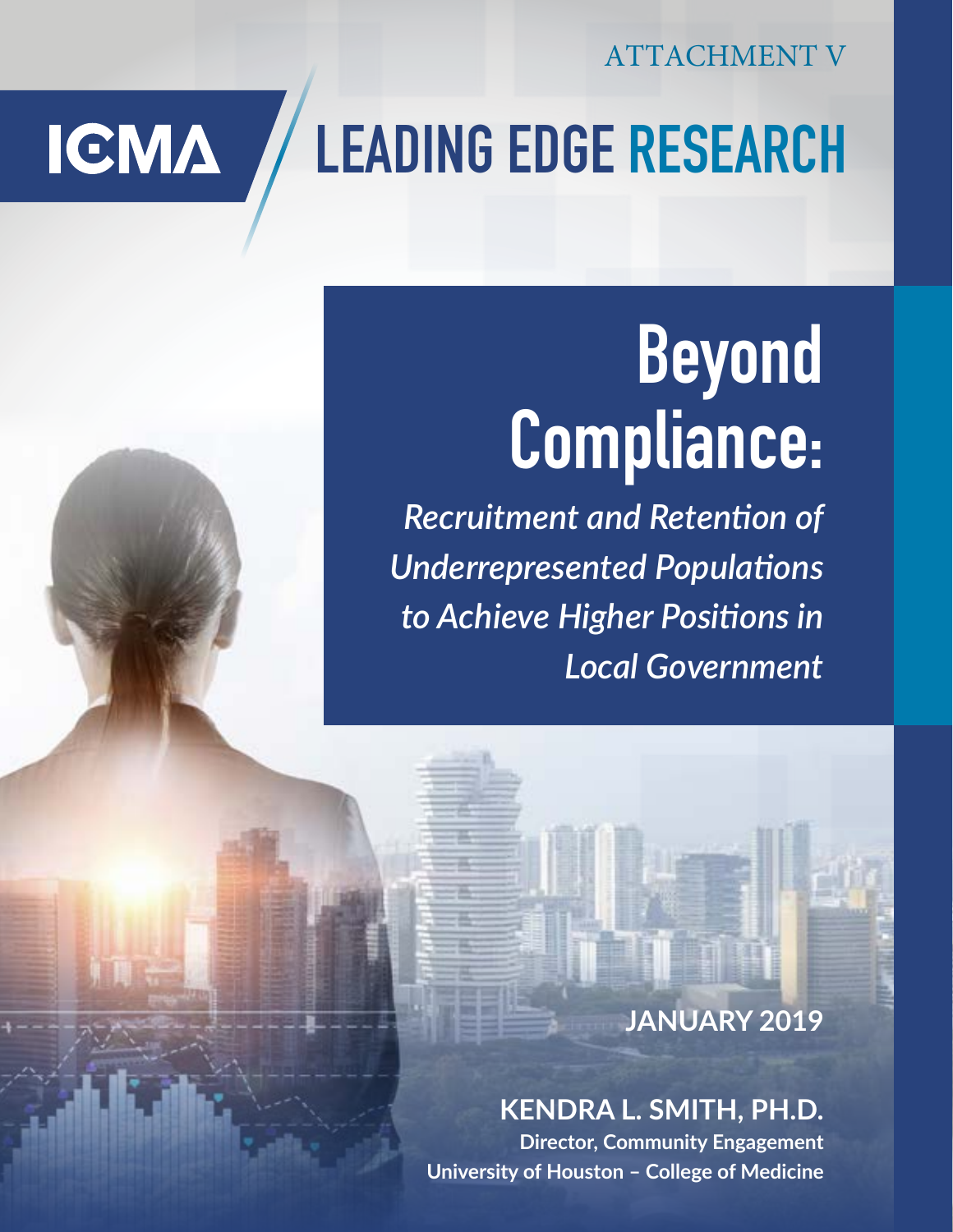## ABOUT THE AUTHOR



KENDRA L. SMITH, PH.D., is a researcher, educator, writer, consultant, and advocate for healthy and equitable communities. She serves as the director for community engagement at the University

of Houston – College of Medicine. The College of Medicine is designed to improve health and health care systems through medical education and deep engagement in various communities in order to enhance health outcomes, especially in underserved communities. In her role, Dr. Smith is responsible for conceptualizing and executing the College's approach to community engagement, coalition building, and collaboration.

Prior to this, Dr. Smith served as the associate director for community engagement and research at Stanford University within the Center for Population Health Sciences. At Stanford University, she co-led several initiatives including the community engagement cores of the Stanford Center for Clinical and Translational Research and Education and the Stanford Cancer Institute. Previously, she served as policy analyst at the Morrison Institute for Public Policy and research fellow at the Center for Urban Innovation, both at Arizona State University. Her research interests include local government, smart cities, community engagement, partnerships, and diversity programs. Her research has been published in the *Stanford Social Innovation Review*; *Scientific American*; the American Planning Association's magazine, *Planning*; *Governing*; *EduCause*; and *Public Sector Digest*.

Dr. Smith earned a doctorate in community resources & development at Arizona State University, a master's in public administration from the University of Oklahoma, and a bachelor's degree from the University of Central Oklahoma.

#### Connect with Kendra:

KendraSmithPhD.net Twitter: @KendraSmithPhD klsphd@gmail.com www.linkedin.com/in/kendrasmithphd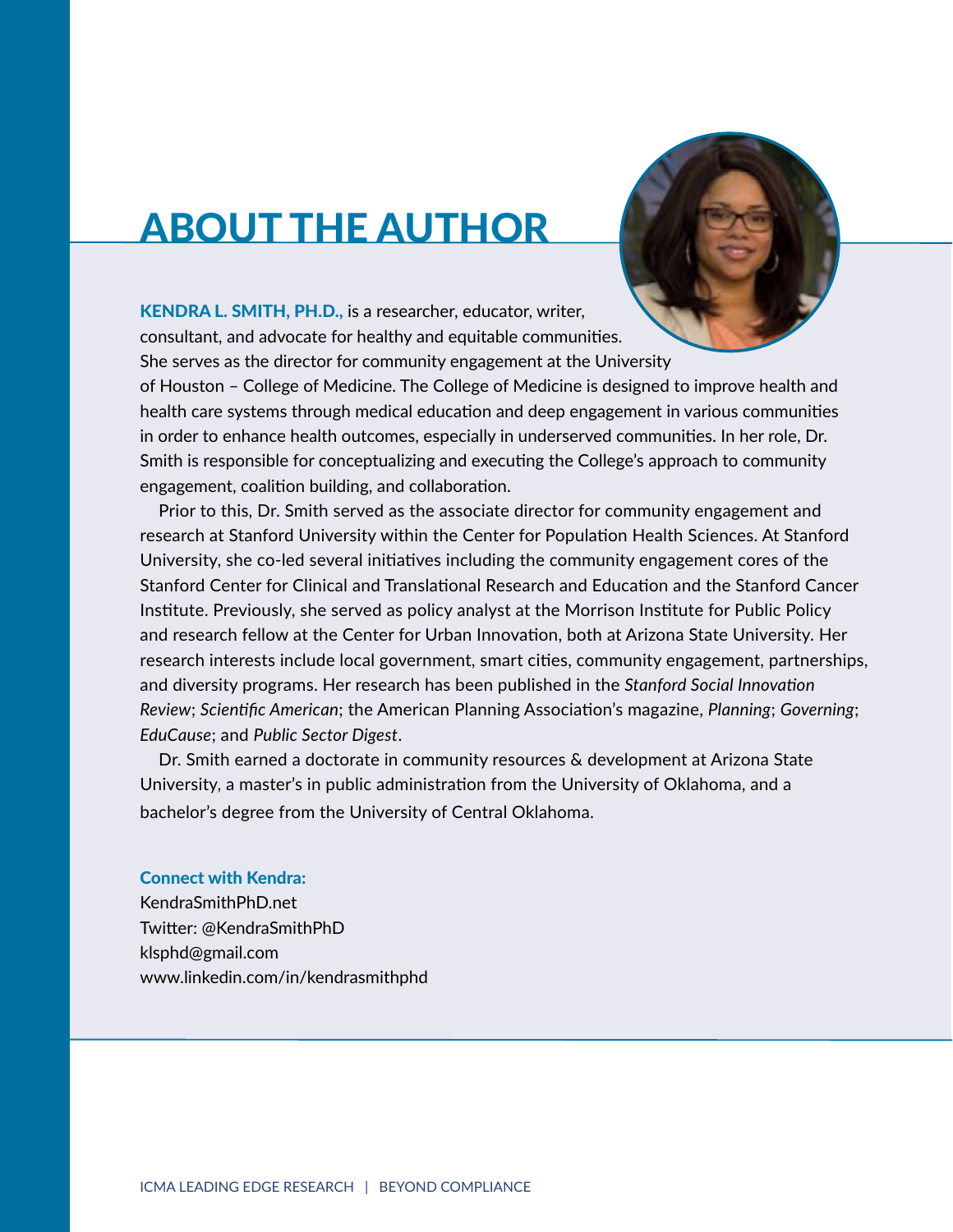## **CONTENTS**

#### **Index of Sidebars**

| Three Motivations for Working to Enhance Diversity         |  |
|------------------------------------------------------------|--|
|                                                            |  |
|                                                            |  |
|                                                            |  |
| <b>Creating Economic Growth and Inclusive Communities:</b> |  |
|                                                            |  |
|                                                            |  |
|                                                            |  |
|                                                            |  |
|                                                            |  |
| Coded Language: Masculine and Feminine Words               |  |
|                                                            |  |
|                                                            |  |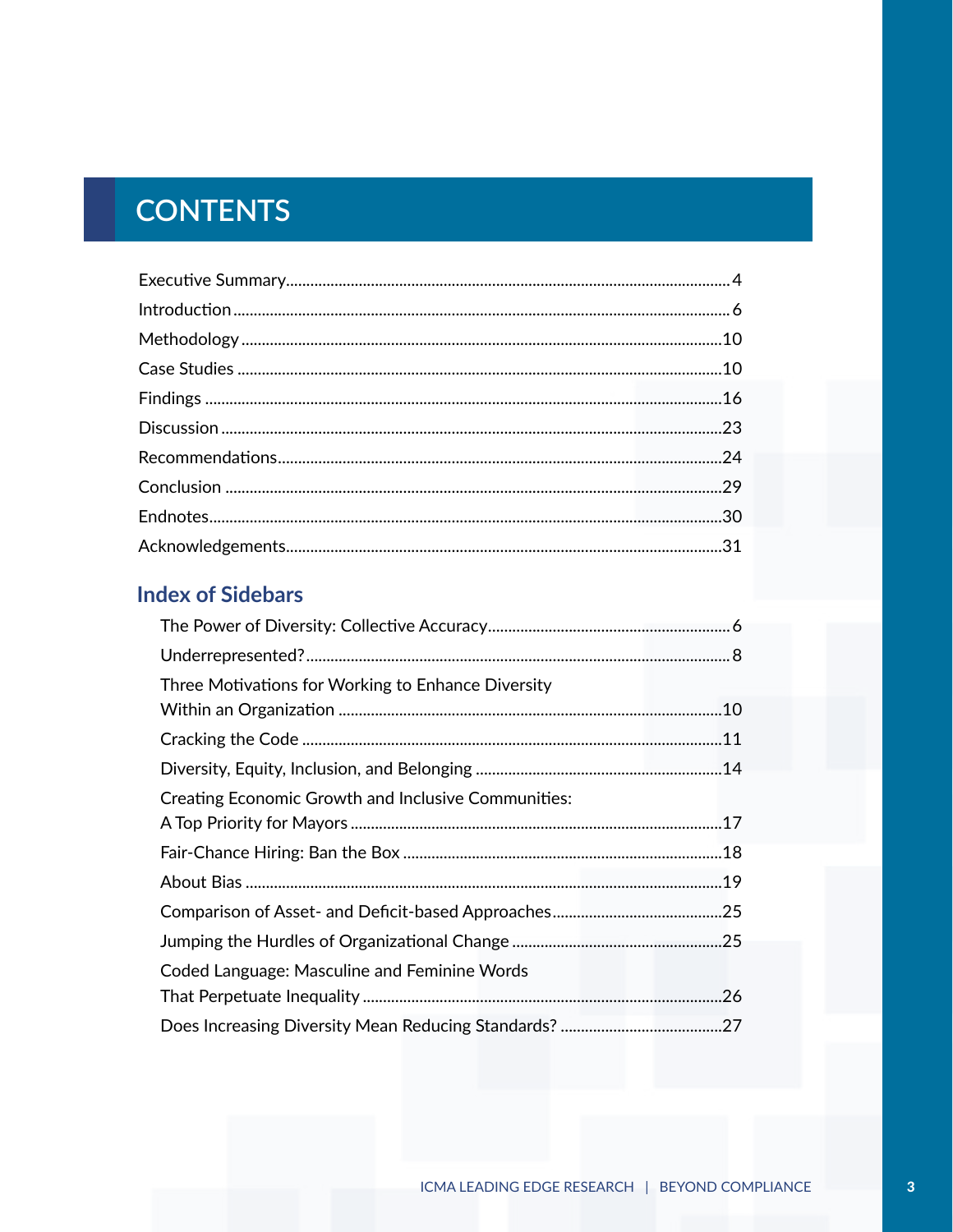







## **EXECUTIVE SUMMARY**

Research has shown both quantitatively and qualitatively that diverse groups outperform homogeneous groups in problem solving, accuracy, and creativity. However, a diverse workforce rarely happens organically. A 2013 study examined the racial and ethnic composition of local government employees in the 100 largest metropolitan areas in the United States over the past 50 years, and it found that high-wage local government jobs consistently have been disproportionately held by white employees. Furthermore, while racial minorities have been underrepresented in high-level jobs, they have been overrepresented in low wage-earning jobs. The trend is similar for women. The dearth of these populations in leadership roles plays a significant role in the provision of services and the future capacity of the local government workforce.

It has been nearly fifty-five years since the passage of Title VII of the Civil Rights Act of 1964, a law that prohibits employment discrimination and applies to employers with fifteen employees or more, including local, state, and federal government. Other laws passed such as the Equal Pay Act (1963), Age Discrimination in Employment Act (1967), Equal Employment Opportunity Act (1972), Americans with Disabilities Act (1990), Civil Rights Act of 1991, Family and Medical Leave Act (1993), and Don't Ask, Don't Tell Repeal Act (2010) were all designed to prohibit specific forms of employment discrimination. These laws were translated into standards of behavior for employers, which birthed the age of compliance programs. Compliance programs are internal policies and procedures set by an organization to comply with laws. These programs were often the basis of efforts to recruit, hire, and retain diverse populations; however, these compliance programs were often reactive and designed to prohibit discriminatory behavior. Compliance rules did not speak to the fundamental issues facing underrepresented populations or the value of bringing them into the workforce.

Seeking to become more proactive and inclusive, many local jurisdictions are endeavoring to go "beyond compliance" and create substantive programs that recruit, hire, and retain underrepresented populations into their ranks. The purpose of this report is to describe research on local governments that excel in increasing diversity and fostering inclusiveness. This research is based on interviews with specialists, a detailed literature review, and qualitative case studies of three cities and one county: Hennepin County, Minnesota; Tacoma, Washington; Decatur, Georgia; and Cedar Rapids, Iowa.

*Pictured above, left to right:*

*Shirley Baylis, downtown program manager, City of Decatur, Georgia; Kari Boe-Schmidtz, talent acquisition manager, Hennepin County, Minnesota; Tonya Palmer, executive diversity officer, Hennepin County, Minnesota; Peggy Merriss, city manager, City of Decatur, Georgia; Christine Malone, diversity and inclusion specialist, City of Ottawa, Ontario; Toni Washington, fire chief, City of Decatur, Georgia*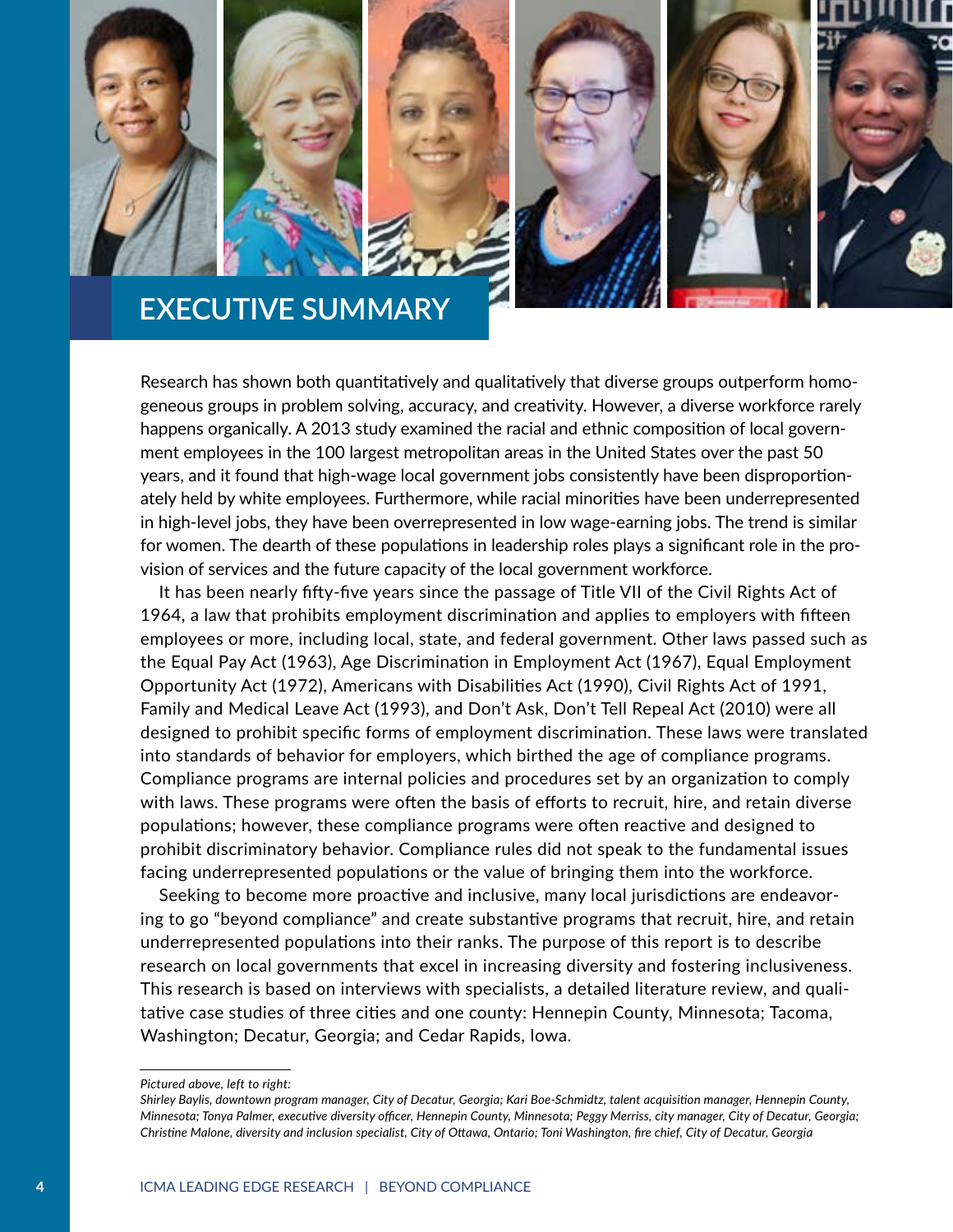This report highlights seven findings, as follows:



The following recommendations serve as an interconnected strategy to build programs that go beyond compliance to create hiring and retention processes that are robust and equitable and that secure the best candidates possible.

#### RECOMMENDATIONS

|   | Recommendation 1: Organizational champions must be in place to drive this work                                  |
|---|-----------------------------------------------------------------------------------------------------------------|
|   | Recommendation 2: Adopt an asset-based perspective and create a solid strategy for<br>recruitment and retention |
| 3 | <b>Recommendation 3: Create job descriptions that attract, not deter</b>                                        |
| Д | Recommendation 4: Validate minimum qualifications and exams immediately                                         |
| 5 | Recommendation 5: Increasing diversity must be linked to succession planning                                    |
|   | <b>Recommendation 6: Metrics and accountability must be made a priority</b>                                     |

Overall, jurisdictions lie on a continuum of passive and active engagement in the recruitment and retention of underrepresented populations in higher positions in local government. Those actively engaged are creating innovative programs that are, indeed, increasing diversity and fostering equity and inclusiveness.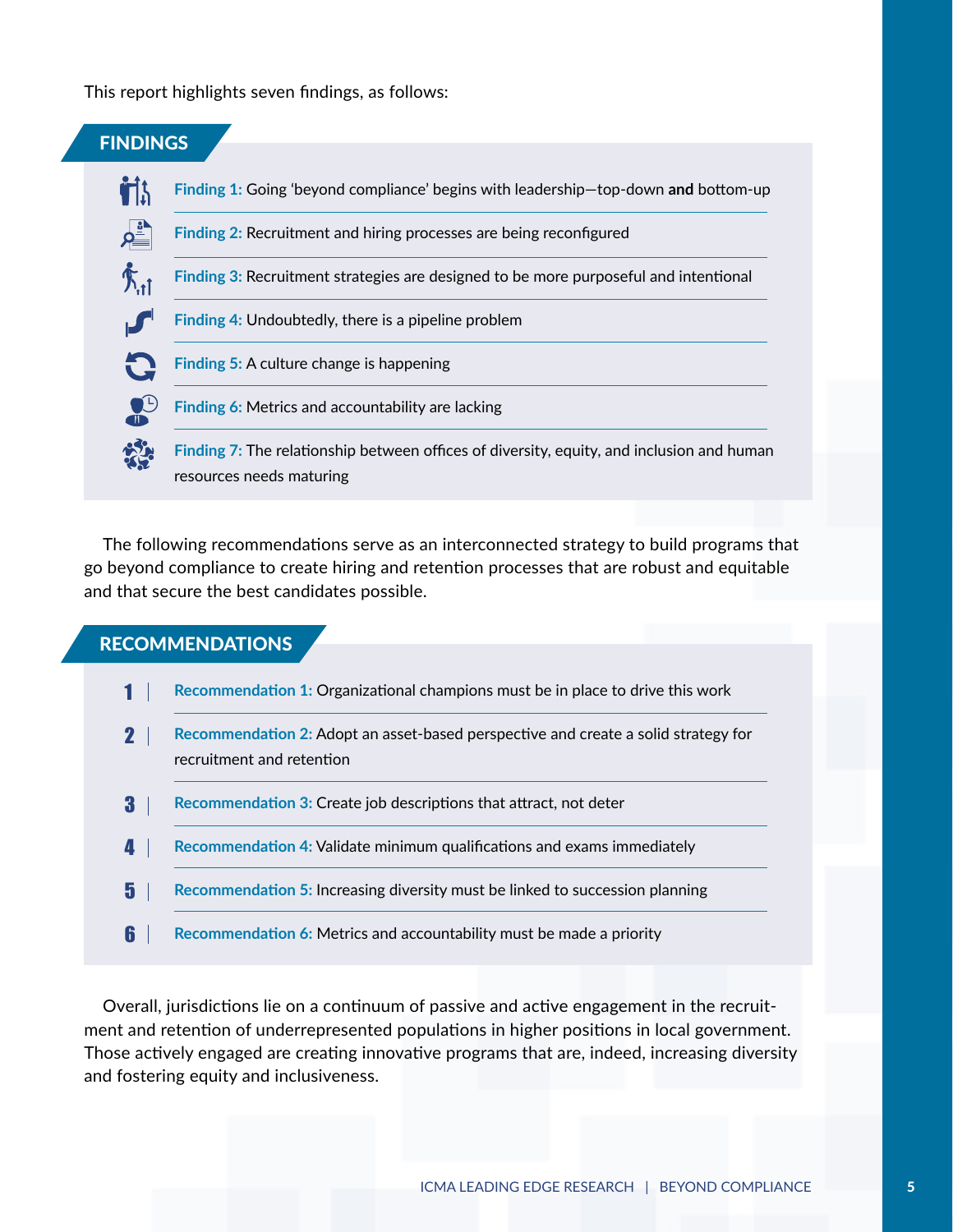

## **INTRODUCTION**

 $\overline{\phantom{a}}$ n 1987, the report *Workforce 2000: Work and Workers in the 21st Century* delivered startling predictions as it anticipated the inclusion of larger shares of women and underrepresented populations in the workforce of the new millennium. $^{\rm 1}$  These predictions were interpreted as a huge demographic change in the workforce, one that would require significant shifts in human resource practices. Thus began a slow progression from affirmative action and equal employment opportunity mandates to an era of "diversity management."<sup>2</sup> The information in the report, however, was somewhat misinterpreted as it actually noted that changes in gender and ethnic diversity *in addition to* the retirement of baby boomers and increased immigration would have a moderate total impact on the workforce. In actuality, the report noted that the participation of women and underrepresented populations in the new millennium would be small in number relative to the total labor force.<sup>3</sup> Nonetheless, new attention was placed on going beyond traditional compliance mandates to accommodate the expected diverse future workforce.<sup>4</sup>

Prior to this shift, diversity management depended largely on affirmative action and equal employment opportunity programs to redress issues of discrimination. In light of the predictions of greater numbers of underrepresented populations entering into the workforce, diversity management focused more on assimilating newer populations into an organization's culture.<sup>6</sup> This freestanding approach, in which employers viewed diversity as important but a side issue not incorporated into larger core business activities, was a hallmark of the era beginning in the 1980s and continuing into the 2000s.<sup>7</sup> As a result, data

#### **The Power of Diversity: Collective Accuracy**

Scott E. Page, Leonid Hurwicz Collegiate Professor of Complex Systems, Political Science, and Economics at the University of Michigan, constructed mathematical models and case studies to understand how variations in staffing produce organizational strength. Similar to models that predict the performance of financial markets, Page's model showed that diverse groups outperformed groups of "the best" individuals (mainly people considered smart or intelligent) in problem solving. He found that diverse groups were perplexed less than the groups of individuals thought to be the best, who tended to think similarly. Additionally, he found that errors depend in equal parts on group members' ability and the quality of diversity within the group. In essence: *collective accuracy = average accuracy + diversity*.

Source: *The Difference: How the Power of Diversity Creates Better Groups, Firms, Schools and Societies*<sup>5</sup>

showed that while these populations were indeed entering the workforce, most reached career plateaus and few achieved higher-level positions in most sectors, including local government.<sup>8</sup>

Before the passage of the Equal Employment Opportunity Act in 1972 (EEOA), minorities, people with disabilities, and women were often blocked from local government jobs.9 After the passage of EEOA, local government practices and patterns were looked at more closely.<sup>10</sup> Over the decades, some traditionally underrepresented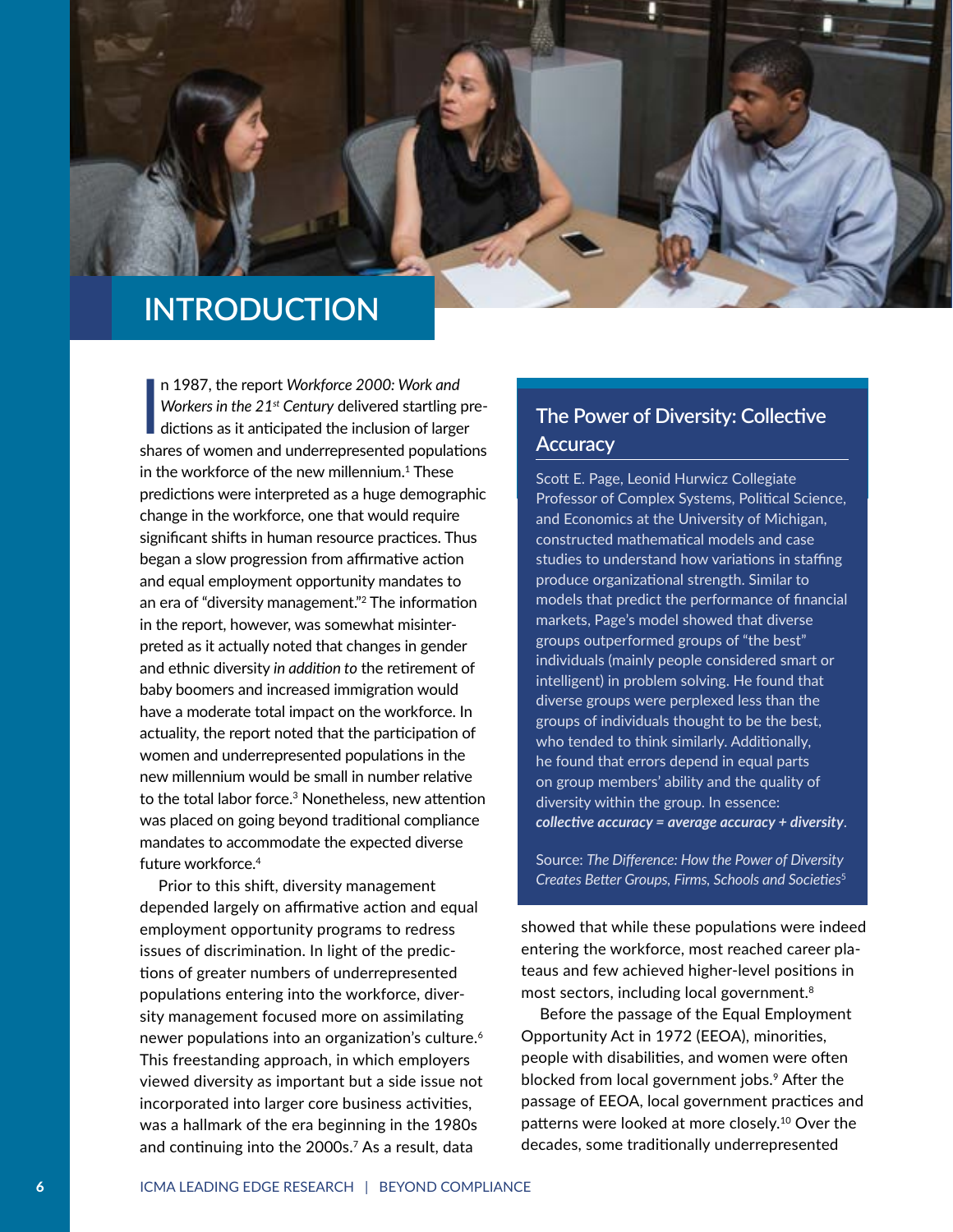While these populations were indeed entering the workforce, most reached career plateaus and few achieved higher-level positions in most sectors, including local government.

populations have made employment gains in local government but remain underrepresented. As a result, greater attention to how underrepresented populations are recruited, hired, and retained in local government is the focus of this report. This report provides a brief review of past and present compliance and diversity, equity, and inclusion efforts; case studies of jurisdictions going beyond compliance; findings from this research; and recommendations.

#### Creating Compliance: How Did We Get Here?

It has been nearly fifty-five years since the passing of Title VII of the Civil Rights Act of 1964, the section of the law that prohibits employment discrimination and applies to all employers with fifteen employees or more, including local, state, and federal government. Specifically, the law sought to protect workers on the basis of race, color, religion, sex, and national origin in all areas of employment, including the hiring process, pay and promotion, and employment termination. Title VII was subsequently amended to include the prohibition of discrimination on the basis of age, pregnancy, and disabilities; more recently, some court decisions have interpreted the ban on sex discrimination to include LGBT-related discrimination. The Equal Employment Opportunity Commission (EEOC) was founded in 1965 to enforce civil rights laws specifically against workplace discrimination and investigate abuses. In 1974, the EEOC's guidebook detailed its "results orientation" with respect to increasing diversity in the American workforce. The guidebook noted that employers' efforts to diversify their workforce would be measured in the hiring, training, and promotion of mainly minorities and women.<sup>11</sup>

Employers were required to amend their current practices but were not charged with correcting past inequalities. In fact, wording from the original bill noted that employers should not "…grant preferential treatment to any individuals or to any group because of the race, color, religion, sex, or national origin of such individual or group on account of an imbalance which may exist with respect to the total number or percentage of persons of any race, color, religion, sex, or national origin employed by any employer."12 As a result, employers operated in a space in which discrimination was illegal but policies and practices that perpetuated inequality among specific groups—effectively keeping diverse populations locked out of high-level positions despite skill or ability—were allowed to continue. These policies and practices included restrictions to high-level jobs and barriers in recruitment and hiring.

These laws were translated into standards of behavior for employers, which birthed the age of compliance programs. Compliance programs are internal policies and procedures set by an organization to comply with laws. These programs were often reactive and designed to prohibit discriminatory behavior. For some time, the compliance standards were the basis of efforts to recruit, hire, and retain diverse populations. This method was flawed because the approach was often shortterm and geared largely toward what was legally required and nothing more.<sup>13</sup> Compliance rules did not speak to the fundamental issues facing underrepresented populations.

Some employers voluntarily sought to go beyond compliance and took more proactive approaches to recruitment, hiring, and retention. They perceived creating a more diverse workforce as the right thing to do and a means of achieving a competitive advantage and greater organizational success. Businesses such as IBM and Xerox, for example, have been leaders in this space, with early and continuous efforts to grow a diverse workforce. IBM has had an organizational history of leaders committed to promoting diversity and challenging institutional barriers that limit or deter diversity. In the 1980s they developed child and dependent care initiatives, executive taskforces in the 1990s to understand inclusion amongst underrepresented populations (Asian, Black, Latino, Native American, LGBTQ, people with disabilities, and women), investment in sup-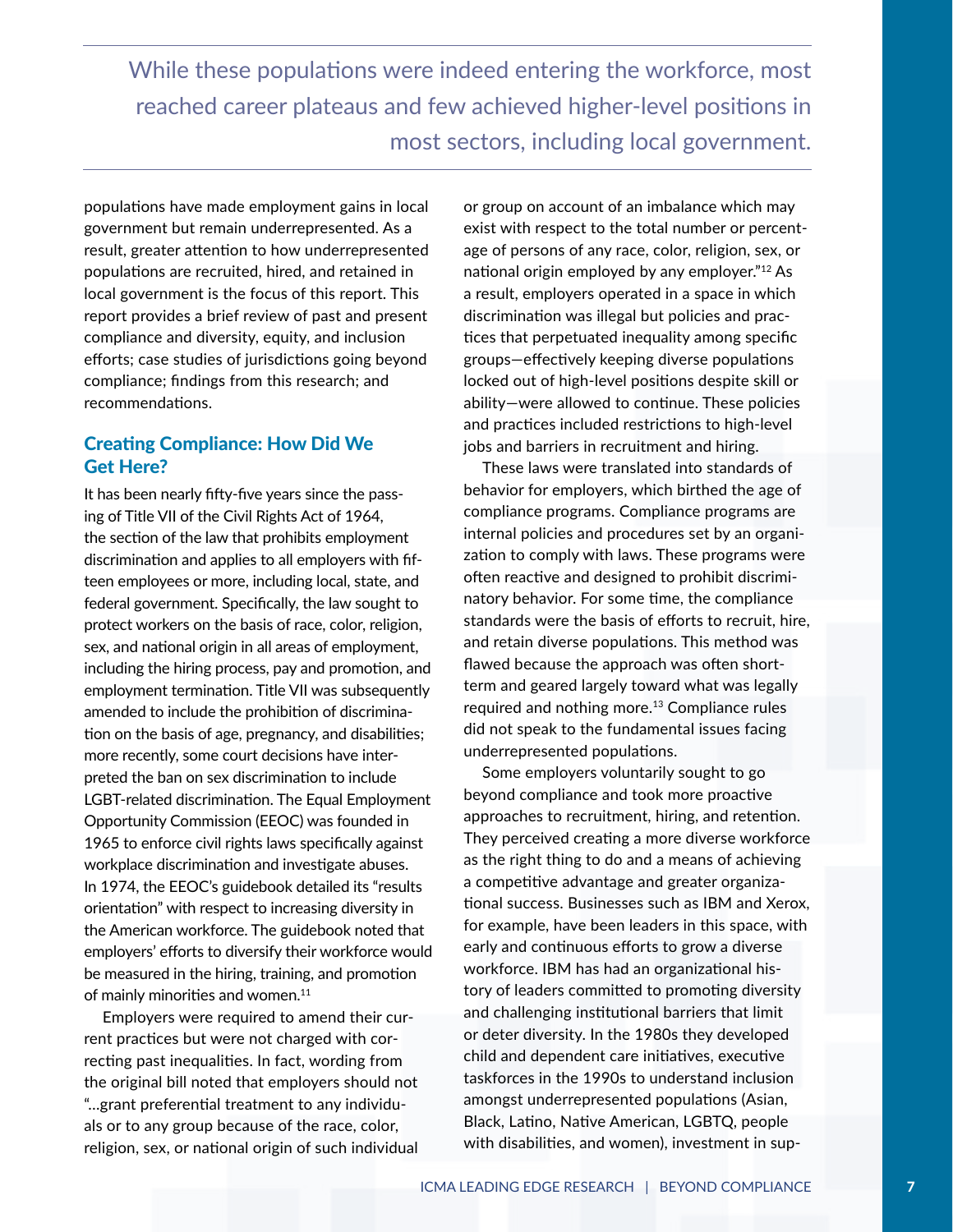

plier diversity programs in the 1990s, addressing the digital divide in various communities, and several other initiatives over the years.<sup>14</sup> Similarly, Xerox leaders have focused on diversity via various initiatives, corporate social responsibility, regular employment and executive review of diversity practices and organizational climate, and supplier diversity programs. Hervé Tessler, executive vice president and president of international operations at Xerox, noted "Diversity is the secret to our success and the key to our longevity."<sup>15</sup>

Local governments have had opportunities to do the same, although their challenges are different. Local leaders are dealing with decades of laws, policies, and regulations that have destabilized many communities and often hurt and diminished trust within some populations. That past destabilization set the stage for some populations to expe-

#### **Underrepresented?**

The term "underrepresentation" is context- and field-specific. Generally, any group with insufficient or inadequate representation is considered underrepresented. In the context of this report, the term refers to individuals from racial and ethnic groups, such as African Americans, American Indians/Alaska Natives, Latinos, and persons of Asian descent, who have historically been in the minority of the U.S. population in size. These groups are also considered underrepresented because they are often excluded from circles of influence in the workplace, which precludes them from being able to fully contribute to the organization or benefit from their involvement in the workplace.<sup>18</sup>

rience disparities in health, wealth, education, and job attainment that are difficult to contend with. Despite this, some local governments are making strides toward becoming more proactive and equitable in their approaches to recruit, hire, and retain more underrepresented populations within their ranks, but they still have much more work to do.

#### Getting Better But Still Much More to Do

Todd Gardner of the U.S. Census Bureau's Center for Economic Studies studied the racial and ethnic composition of local government employees in the 100 largest metropolitan areas in the United States over a 50-year timeframe (1960-2010). He found that high-wage local government jobs have consistently and disproportionately been held by white employees.16 Furthermore, while racial minorities have been underrepresented in high-level jobs, they have been overrepresented in low wage-earning jobs. Over the past 50 years, African Americans have made slight increases while Latinos and Asian Americans are significantly underrepresented. Women have made slight gains in local government positions with employment in lower-level positions but remain underrepresented in specialized positions such as city managers or county supervisors.<sup>17</sup>

Attention to the makeup of a local government is extremely important because its agencies are key to service delivery and policy implementation.<sup>19</sup> For example, in 2015, researchers Corrado Giulietti, Mirco Tonin, and Michael Vlassopoulos conducted a U.S.-based study to determine if racial discrimination affected access to local public services, such as law enforcement, or to some public administration functions, such as those performed by county clerks and treasurers.20 The researchers sent e-mail correspondence to 19,079 local public service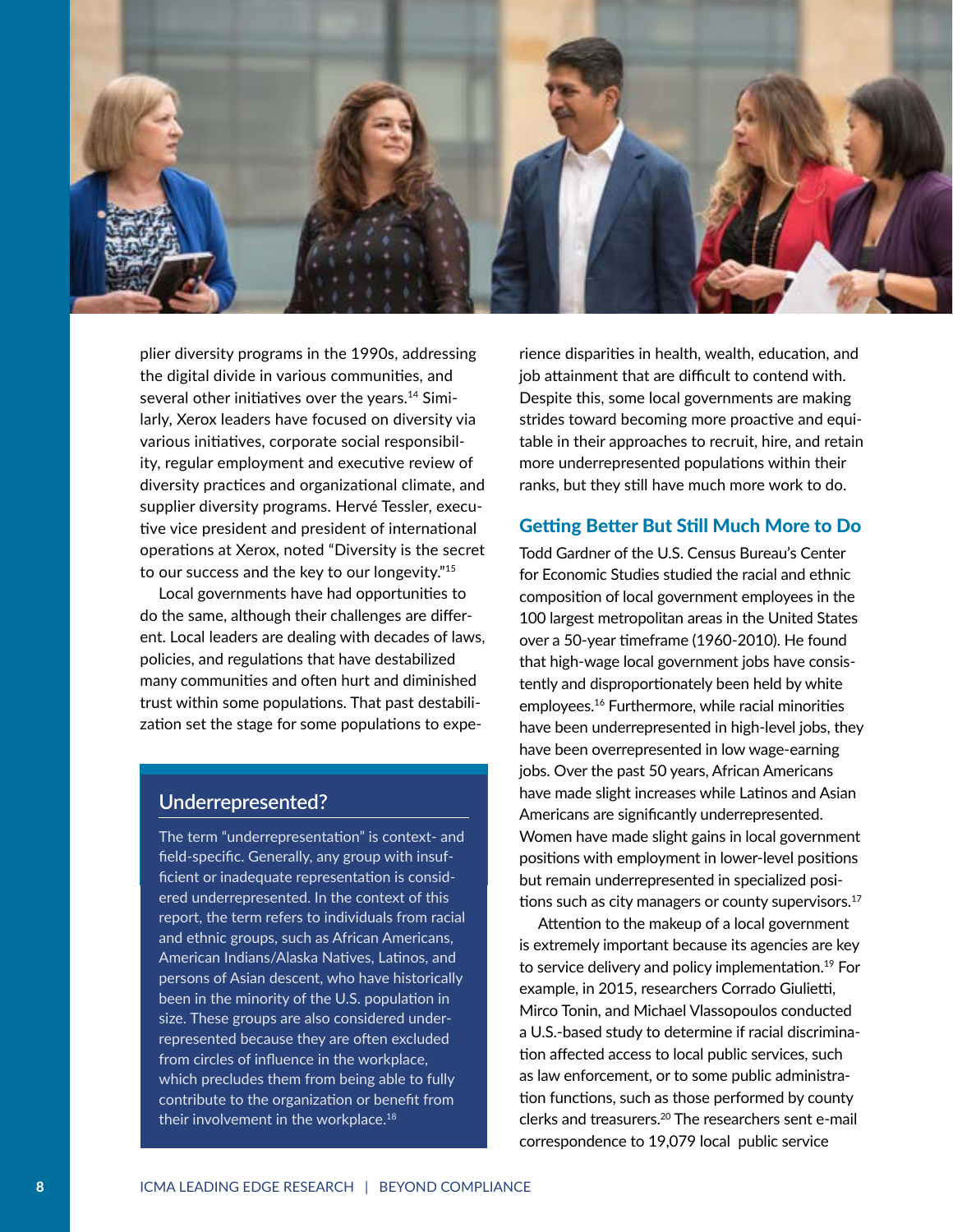offices soliciting information specific to the offices' functions (e.g., documentation needed for school enrollment, office opening hours). The requests used distinctively white (e.g., Greg Walsh) or black (e.g., Tyrone Washington) names. The researchers found that e-mails with distinctively black names were less likely to receive a response despite sending identical e-mails to those with distinctively white-sounding names. Additionally, responses sent to the sender with distinctively black names had a less cordial tone. While the failure to provide information about a service is not the same as denial to service, this study supports growing evidence that even the provision of information has an impact on decisions and actual take-up rates.<sup>21</sup> This study is consistent with similar studies that found discrimination in other facets of public services such as voting requirements, employment, and housing.<sup>22</sup>

When the local government workforce does not reflect the makeup of the community, it affects how welcome some residents feel in participating in and trusting the governmental process; it can squelch civic involvement and maintain a status quo that does not work for the community. This can be witnessed in subtle and not-so-subtle ways. The subtle impacts of limited diversity in government agencies can be found in areas with low availability of translations for non-English speakers. If individuals' language differences are not accommodated, feelings of isolation, exclusion, and low participation in civic processes are likely.<sup>23</sup> The 2014 unrest in Ferguson, Missouri was attributed, in part, to the large disparity between the local government workforce, which was 95 percent white, and the population, which was two-thirds African American.<sup>24</sup> A U.S. Department of Justice report issued following the unrest found that the police department in Ferguson had been using several unlawful policing tactics that led to substantial disparities in the arrest, ticketing, and use-of-force incidents, with negative consequences for African Americans.25 Among the corrections the report recommended were the recruitment, retention, and promotion of women and underrepresented populations such as African Americans and Latinos. Many communities are like Ferguson in the makeup of their local government workforce. The lack of diversity has a trickle-down effect that impacts the present and future workforce and community.

When the local government workforce does not reflect the makeup of the community, it affects how welcome some residents feel in participating in and trusting the governmental process; it can squelch civic involvement and maintain a status quo that does not work for the community.

A diverse workforce rarely happens organically. Special attention to recruitment, job postings, and the treatment of current employees is key to enhancing diversity and sparking an atmosphere of inclusion. As a result, some local governments are leading in building programs designed to enhance diversity, equity, and inclusion. Masami Nishishiba, associate professor in the Department of Public Administration at Portland State University, offers three motivations for working to enhance diversity within an organization:

- *• Demographic composition and change—*commitment to having a workforce that reflects the demographics of the community
- *• Organizational effectiveness—*the tangible benefits an organization receives, such as more creativity, increased problem-solving and decision-making capability, and alternative points of view
- *• Legal compliance—*legal compliance and standard training, systems, and processes, to create a work environment free from discrimination.<sup>26</sup>

Many localities endeavor to go "beyond compliance" and create substantive programs that begin before a person enters local government and continue throughout his or her career. Understanding the strengths, weaknesses, and challenges associated with this work is critical to fostering more meaningful diversity and inclusion efforts.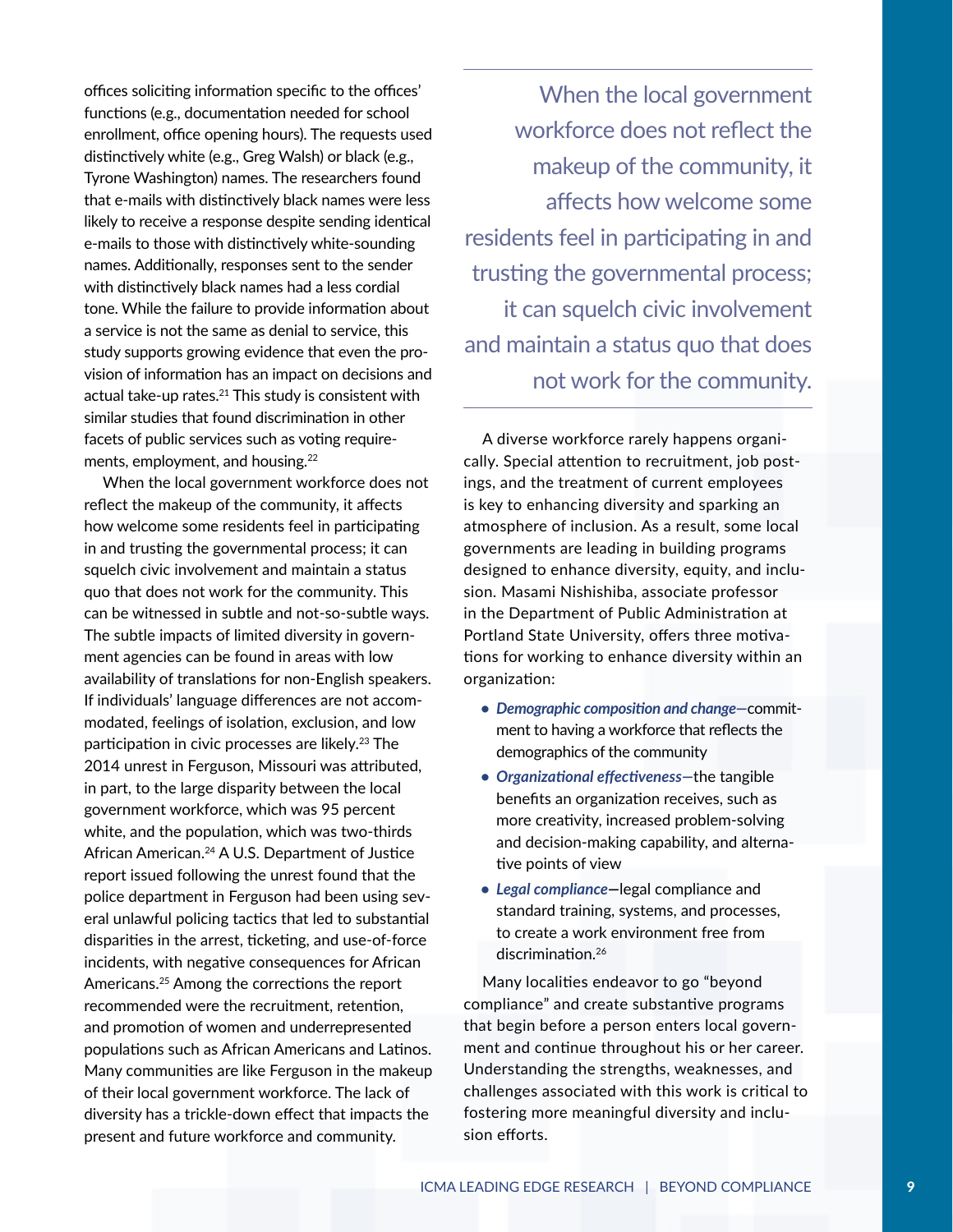#### **Three motivations for working to enhance diversity within an organization:**

1

3

- *Legal compliance—***legal compliance and standard training, systems, and processes, to create a work environment free from discrimination.**
- *Organizational effectiveness—***the tangible benefits an organization receives, such as more creativity, increased problem-solving and decision-making capability, and alternative points of view.** 2

*Demographic composition and change* **commitment to having a workforce that reflects the demographics of the community.**

*Source:* **Masami Nishishiba, "Local Government Diversity Initiatives in Oregon: An Exploratory Study."**

## **METHODOLOGY**

This research is based on a qualitative case study design whereby four cities or counties were identified by the researcher as organizations with exemplary diversity and inclusion programs. For each jurisdiction, three to four interviews were conducted to gain varying perspectives on the organization's efforts. Interview questions were organized in the following topical areas: motivation for enhancing recruitment and retention efforts, recruitment efforts, retention efforts, and accountability. A total of fifteen interviews were conducted; among the interviewees were chief diversity officers, city managers, human resource managers, recruiters, and police and fire chiefs. Additionally, six key informant interviews with experts were conducted. Prior to beginning the case studies, an in-depth literature review was conducted. The literature review included relevant information on diversity and inclusion in local government drawn from sources such as journal articles, reports, program documentation, and policies. Interview data were coded using thematic analysis.

## **CASE STUDIES**



HENNEPIN COUNTY, MINNESOTA: *Reducing Disparities through Pathways to Employment*

**Hennepin County** is the largest county in Minnesota's Twin Cities region. The county has over 1.2 million residents, which include about 30 percent of the state's residents of color. Within the county, disparities between races that range from income to education to housing have persisted. For example, home ownership in Hennepin County for whites is at 71 percent while at 18 percent for blacks.<sup>27</sup> The core of many of these disparities lies in employment opportunities. With an impending workforce shortage of 128,000 statewide by 2020 and racial employment gaps at record levels, officials estimated that eliminating the income and employment disparities would translate into \$4.6 billion in income growth and the equivalent of 17,666 new hires in Hennepin County.28 As a result, leaders in the county identified reducing disparities in the community through pathways to employment as a strategy for diversity, equity, and inclusion, with implications for both Hennepin County's workforce and the workforce of the broader region.

Hennepin County leaders developed an innovative consortium of regional employers to increase pathways to employment. The Hennepin Workforce Leadership Council is made up of the region's largest public- and private-sector employers, working collectively to set a common vision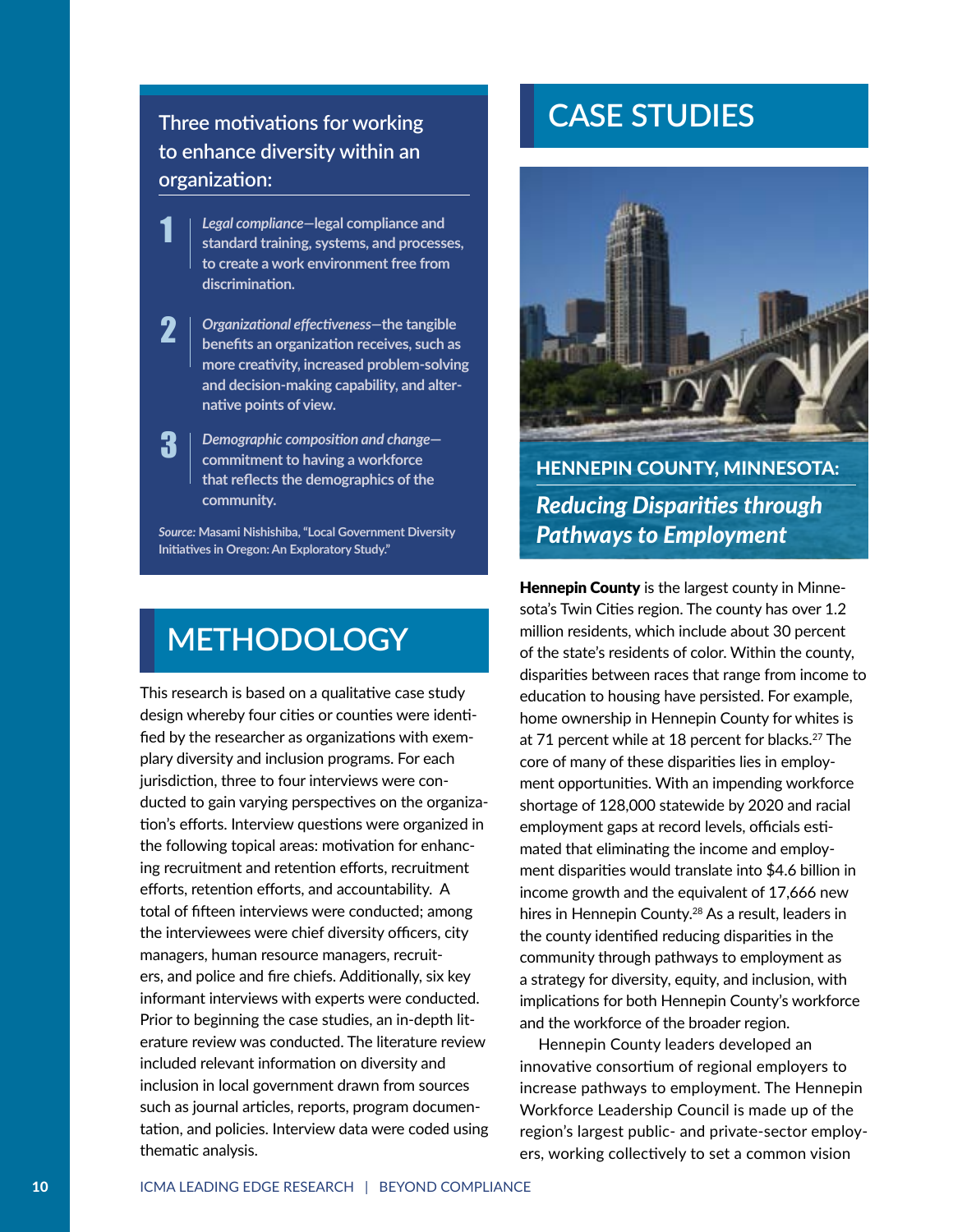#### *Hennepin Demographics*

|                           | <b>Hennepin</b><br><b>County</b> | <b>Minnesota</b> |
|---------------------------|----------------------------------|------------------|
| Population                | 1.2 million                      | 5.3 million      |
| White                     | 73.8%                            | 84.3%            |
| Black                     | 12.4%                            | 5.7%             |
| <b>Hispanic</b>           | 6.8%                             | 5.1%             |
| Asian                     | 1.6%                             | 4.5%             |
| Multiracial               | 3.5%                             | $2.7\%$          |
| <b>Native</b><br>American | .7%                              | 1%               |
| Other                     | 2.7%                             | 1.6%             |

*Source: U.S. Census Bureau, 2012-2016 American Community Survey 5-Year Estimates*

on creating pathways to employment that include the following steps:

- Educators accelerating and customizing programs
- Community organizations providing a continuum of services to meet the needs of the population by providing training programs, with students accepting guided pathways with guaranteed internships
- Employers changing hiring practices.

Together, the consortium developed Hennepin Pathways. The key to Hennepin Pathways is aligning career pathways with employers' needs. The Hennepin County leaders promote partnerships among community organizations, businesses, and higher education institutions to train participants and place them in jobs once they complete the program. Seven institutions of higher education offer tuition-free courses in designated career pathways. For example, the program offers a free nine-month 911 telecommunicator evening program at Hennepin Technical College and a workforce development nonprofit called HIRED. Trained telecommunicators will have access to Hennepin County, City of Minneapolis, Anoka County, and Ramsey County positions. The human services pathway provides free, community college-credited

#### **Cracking the Code**

The Hennepin Workforce Leadership Council worked to crack the code of opportunity gaps within the region by taking an all-inclusive approach to training and hiring practices. Since 2014, nearly 90 percent of pathways graduates have been hired for jobs they were unlikely to obtain if not for this program. The council continues to add more career pathways and partners to its current eighteen pathways in order to meet employment needs and reduce unemployment and income disparities. In addition to Hennepin County's work, pathways programs have become a state priority in Minnesota. In 2018, the Minnesota Department of Employment and Economic Development awarded \$17.8 million in grants to career pathways programs in Minnesota.29 Cities like Baltimore, Chicago, New Orleans, and Seattle are doing similar work with variations in funding and collaboration models. For example, the Seattle Jobs Initiative, developed in 1995, connects low-income/low-skills adults with training and quality jobs and creates pathways to sub-baccalaureate certificates for living-wage careers.

training as well as internships at Hennepin County and other public sector employers.

Chief Diversity Officer Tonya Palmer has also led efforts to support diversity and inclusion within Hennepin County through extensive employee education, modifications in recruitment efforts, employee resource groups, career centers, a mentorship program, and a leadership academy. Also, Hennepin County is setting the expectation for Hennepin County departmental leaders to identify how they plan to reduce disparities in their areas of responsibility. Externally, Hennepin County leaders have led efforts to develop partnerships with community organizations that facilitate a career pathways program for potential county employees.

Hennepin Pathways has helped the county fill vacancies with local candidates who might not have considered public service and/or who may have been on public assistance. Between 2014 and 2017, Hennepin County hired 159 individuals through Hennepin Pathways.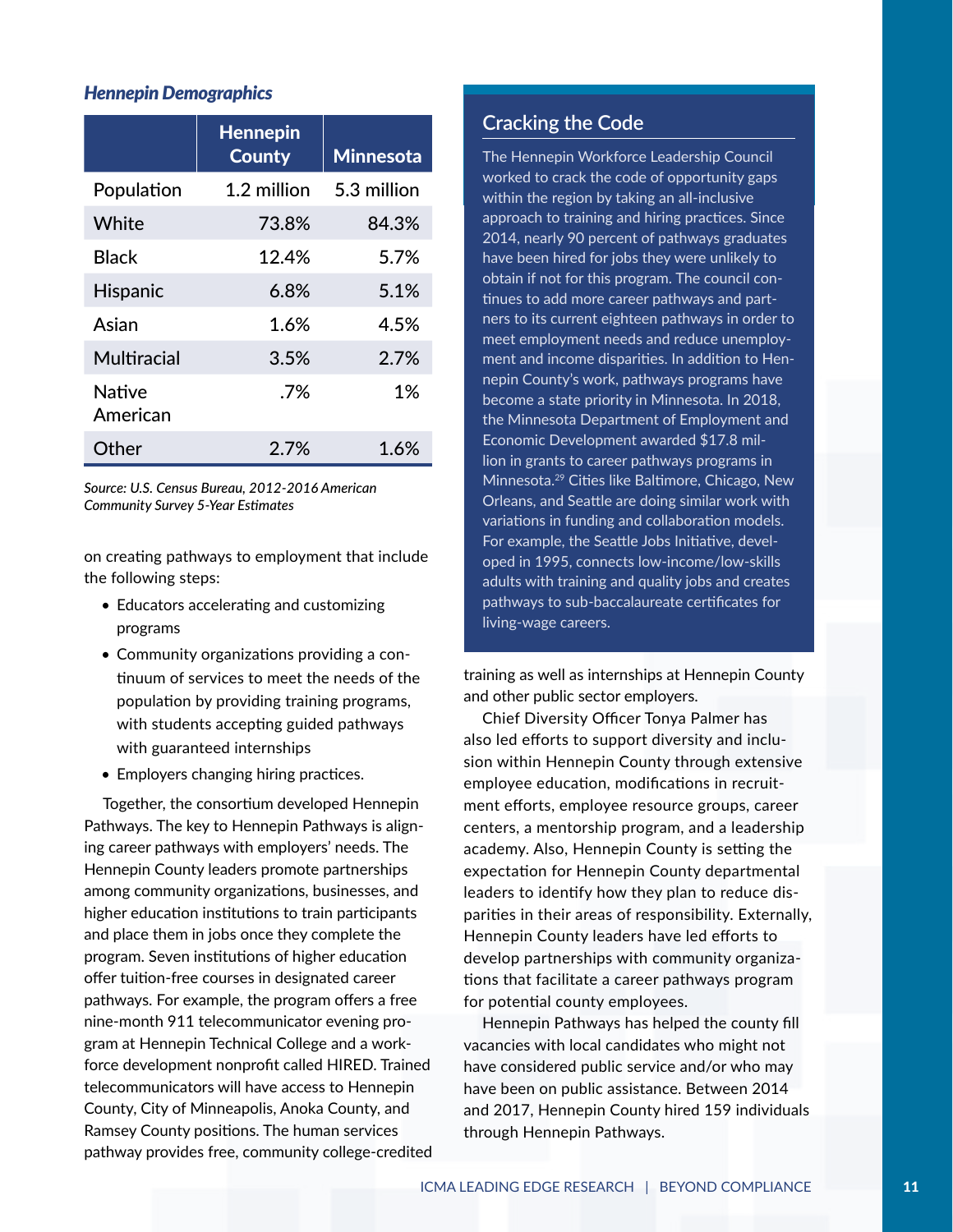

TACOMA, WASHINGTON: *Reforming Hiring Practices from the Ground Up*

The port city of Tacoma, Washington, is one of the most diverse cities in the state. People of color make up approximately 35 percent of Tacoma's population. A contributing factor to this diversity is that Tacoma is home to Joint Base Lewis-McChord, a U.S. Army-U.S. Air Force base. Many service members and their families end up staying in the area after their active duty ends. The growing gentrification of neighboring Seattle is another contributing factor to Tacoma's diversity, as African Americans and Latinos have been priced out of Seattle and have moved into the southern section of Tacoma. City leaders also have recognized the inequities among populations with respect to unemployment, poverty, and poor health outcomes, and have been taking steps to address them.

A central theme of the city's efforts was a commitment to developing a city workforce that better reflects the community served. In Tacoma, the white population is approximately 65 percent, yet white employees make up 80 percent of the city government workforce. Additionally, 51 percent of the population is female while female employees only make up 29 percent of the city government workforce.<sup>30</sup> Starting internally, city leaders' attention was placed on recruiting, hiring, and retention practices.

In 2014, the city adopted the Equity and Empowerment policy, a framework centered on

#### *Tacoma Demographics*

|                           | <b>Tacoma</b> | Washington   |
|---------------------------|---------------|--------------|
| Population                | 205,602       | 7.07 million |
| White                     | 65.3%         | 77.3%        |
| <b>Black</b>              | 10.1%         | 3.6%         |
| <b>Hispanic</b>           | 11.3%         | 12.1%        |
| Asian                     | 9.1%          | 7.8%         |
| Multiracial               | 8.9%          | 5.3%         |
| <b>Native</b><br>American | 1.3%          | 1.3%         |
| Other                     | 4.2%          | 3.9%         |

*Source: U.S. Census Bureau, 2012-2016 American Community Survey 5-Year Estimates*

a vision for an inclusive and equitable city. The following year, the Office of Equity and Human Rights was created, with its director, Diane Powers, supported by ten full-time staff. Using similar offices in Seattle and Portland as their models, Powers and her staff addressed the policies and procedures that shaped the internal makeup of the City of Tacoma's workforce. This process reviewed recruitment, hiring processes, employee education, and succession planning, and it revealed flaws in hiring processes that involved unneeded requirements (e.g., driver's license requirement for an accountant position), early exclusion of qualified candidates, or unneeded measures of candidate fitness. Powers' staff took steps to amend these and provide a broad range of support for better hiring practices. For instance, they developed a handbook called *Recruiting, Hiring, and Retention: Applying an Equity Lens to Recruiting, Interviewing, Hiring & Retaining Employees*. The handbook provides an overview of the city's goal of achieving a workforce that reflects the community it serves through better employment practices that were focused on equity. The handbook also identified tangible ways to apply an equity lens to hiring, such as reviewing job descriptions, eliminating unneeded requirements, including statements about diversity, and the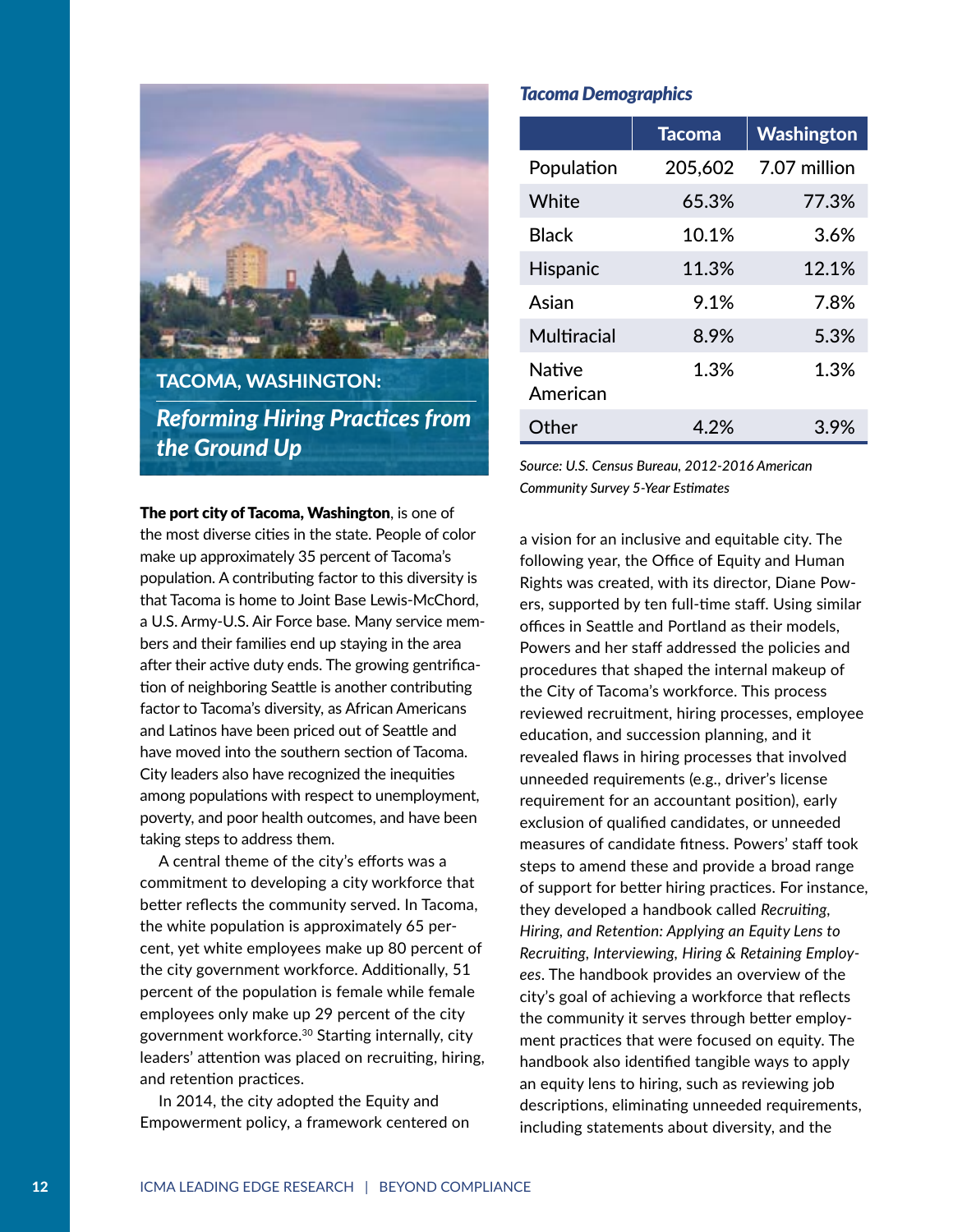development of appropriate supplemental questions about the candidate's ability to work in an environment serving a diverse community.

Additionally, Powers ensures that Tacoma city staff become trained on how to recognize implicit bias. Interviewing practices have been modified to include diverse interview panels. Furthermore, managers have been encouraged to go through applications themselves to spot qualified candidates, a departure from the traditional practice of the human resources department doing initial screening to winnow the pool of candidates. To improve retention, new employees are assigned mentors who provide guidance and advice. The City of Tacoma is also home to Washington's only chapter of the National Forum for Black Administrators, a national organization designed to support and develop the leadership skills of black public administrators.

Tacoma's Office of Equity and Human Rights continues to advance diversity, equity, and inclusion efforts. Future work will include a workforce disparity study, efforts to strengthen succession planning, steps to bolster recruitment efforts, and adoption of more accurate performance measures for positions.





CEDAR RAPIDS, IOWA: *Starting With the Person*

**Cedar Rapids, Iowa, is a city of approximately** 129,000 and the second-largest city in the state. In 2014, the city scored a 68 out of 100 in the Human Rights Campaign's Municipal Equality Index (MEI) scorecard. The MEI rates cities on the level of inclusiveness of municipal laws, municipal employment, policies, and services with specific attention on LBGT equality. Areas where Cedar Rapids fell short were in the categories of municipality as employer

#### *Cedar Rapids Demographics*

|                           | <b>Cedar</b><br><b>Rapids</b> | lowa        |
|---------------------------|-------------------------------|-------------|
| Population                | 129,537                       | 3.1 million |
| White                     | 86.7%                         | 90.9%       |
| <b>Black</b>              | 6.2%                          | 3.3%        |
| <b>Hispanic</b>           | 3.7%                          | 5.6%        |
| Asian                     | 2.7%                          | 2.1%        |
| Multiracial               | 3.2%                          | 2.0%        |
| <b>Native</b><br>American | .3%                           | .3%         |
| Other                     | .9%                           | 1.3%        |

*Source: U.S. Census Bureau, 2012-2016 American Community Survey 5-Year Estimates*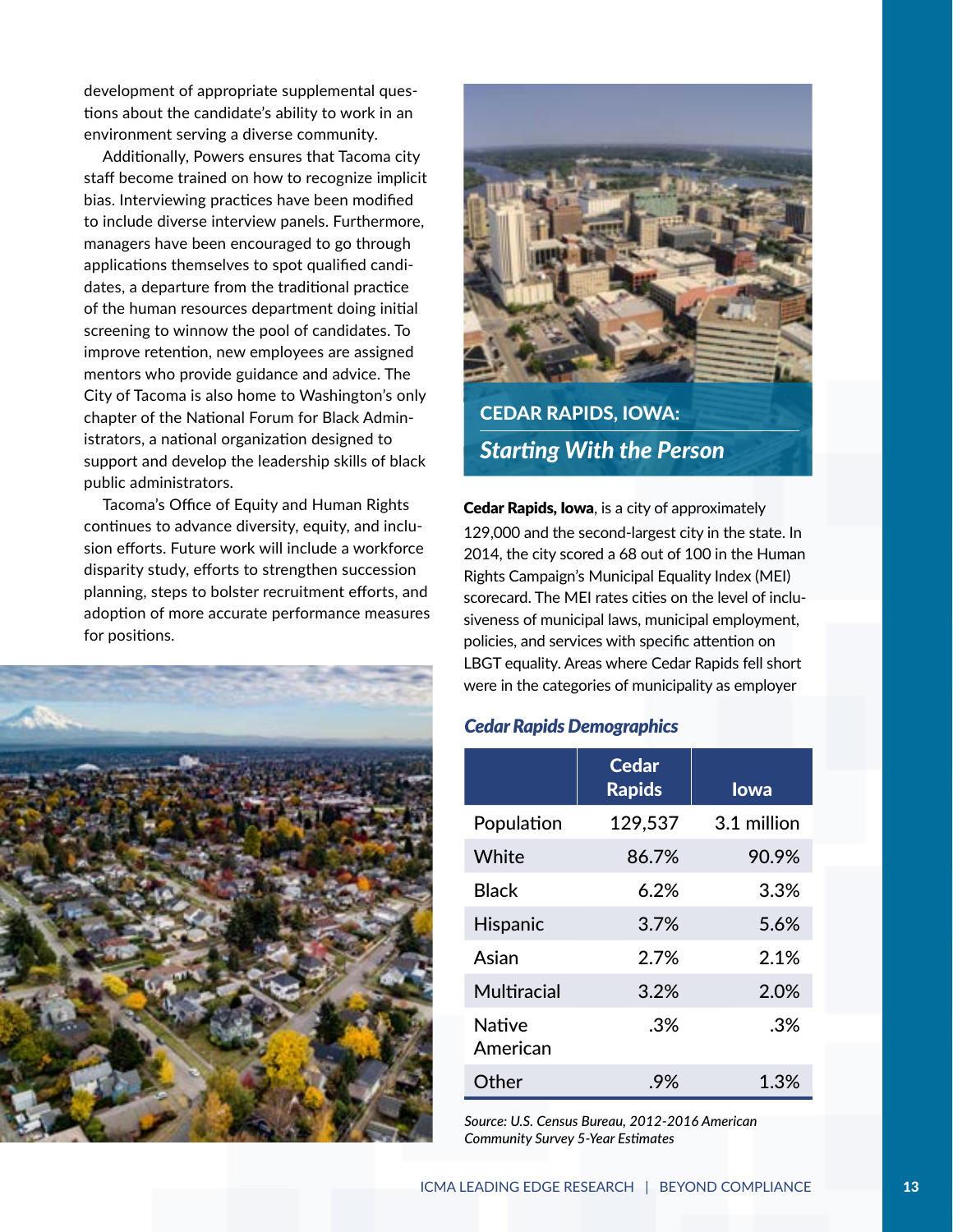#### **Diversity, Equity, Inclusion, and Belonging**

Diversity, equity, inclusion, and belonging are terms commonly used in describing an employer's approach to fostering a workplace that is representative in terms of ethnicity, gender, sexual orientation, and other factors.

Diversity **–** the presence of difference within a given setting; variety; multiformity.

In this context, diversity is not about an individual but a collective. Diversity is in relation to others. There is diversity within a group when there are differences within a group.

Equity **–** the quality of being fair or impartial; fairness; impartiality.

In this context, equity is about attention to advantages and disadvantages that exist and correction of inequities in order to eliminate practices or impacts that adversely affect one group more than another.

Inclusion **–** the act of including; the state of being included.

In this context, inclusion is about ensuring that individuals feeling welcomed and valued.

Belonging **–** something that belongs.

In this context, belonging is critical to human happiness and well-being. Belonging to a work culture helps remove feelings of isolation and inspires physical, mental, and emotional wellbeing and performance.

Together, diversity, equity, inclusion, and belonging signal a paradigm shift among organizations that want to maximize opportunities for everyone within their organizations in order for them to flourish.31

(offering equivalent benefits and protections), law enforcement (lack of LGBT task force), and relationship with the LGBT community (inclusion of community). Despite the scorecard's core focus on LGBT, it served as motivation for city leaders who were already committed to furthering their work on growing diversity, equity, and inclusion.

To begin this work, the city manager appointed LaSheila Yates to serve as chief diversity officer.

In this role, Yates is responsible for developing greater diversity efforts in the areas of education, employment, civil rights, and public accommodations. Yates notes that "We wanted to go above and beyond diversity and work on inclusion." A key feature of the work on inclusion has been targeted towards the city's workforce.

Yates took a multilayered approach to this work, with particular focus on recruitment and crossfunctional development. In a city heavily populated by white residents, efforts to attract diverse talent into the city's workforce was a challenge. City administrators understood that recruitment in Cedar Rapids was much more than recruiting for jobs: it involved connections and a sense of belonging within city government and the community at large. For instance, the city hosted a cultural celebration expo through a partnership with the Cedar Rapids Public Library and Human Rights Commission that 1,200 to 1,600 people attended. The rationale behind this type of engagement is, as one city administrator put it, "finding ways to make the whole person feel like they have a place." She went on to say, "It's a different approach to recruitment." Additionally, she encourages a presence at a variety of other community events that target underrepresented populations.

Yates also took a cross-functional approach to diversity and inclusion through the development of the Cedar Rapids Employee Diversity, Equity, and Inclusion Team. The team includes high-level administrators who provide thought leadership and action about how to continuously promote diversity, equity, and inclusion. Perhaps one of the more valuable aspects of the team is the opportunity for reflection. Captain Brent Long of the Cedar Rapids Police Department, who is a member of the team, reflected on how hiring practices that reduce the number of people from underrepresented populations in applicant pools can affect diversity and inclusion. He noted that, "[For] a lot of years, different agencies focused on a lot of ideals for the single best candidate, but you don't realize how they can affect the city as a whole or certain group." Another member of the team, Battalion Chief Andrew Olesen of the Cedar Rapids Fire Service, found that when work environments are supportive for everyone, employees become unofficial recruiters. He remarked, "We build relationships and female officers told other women that this is a good place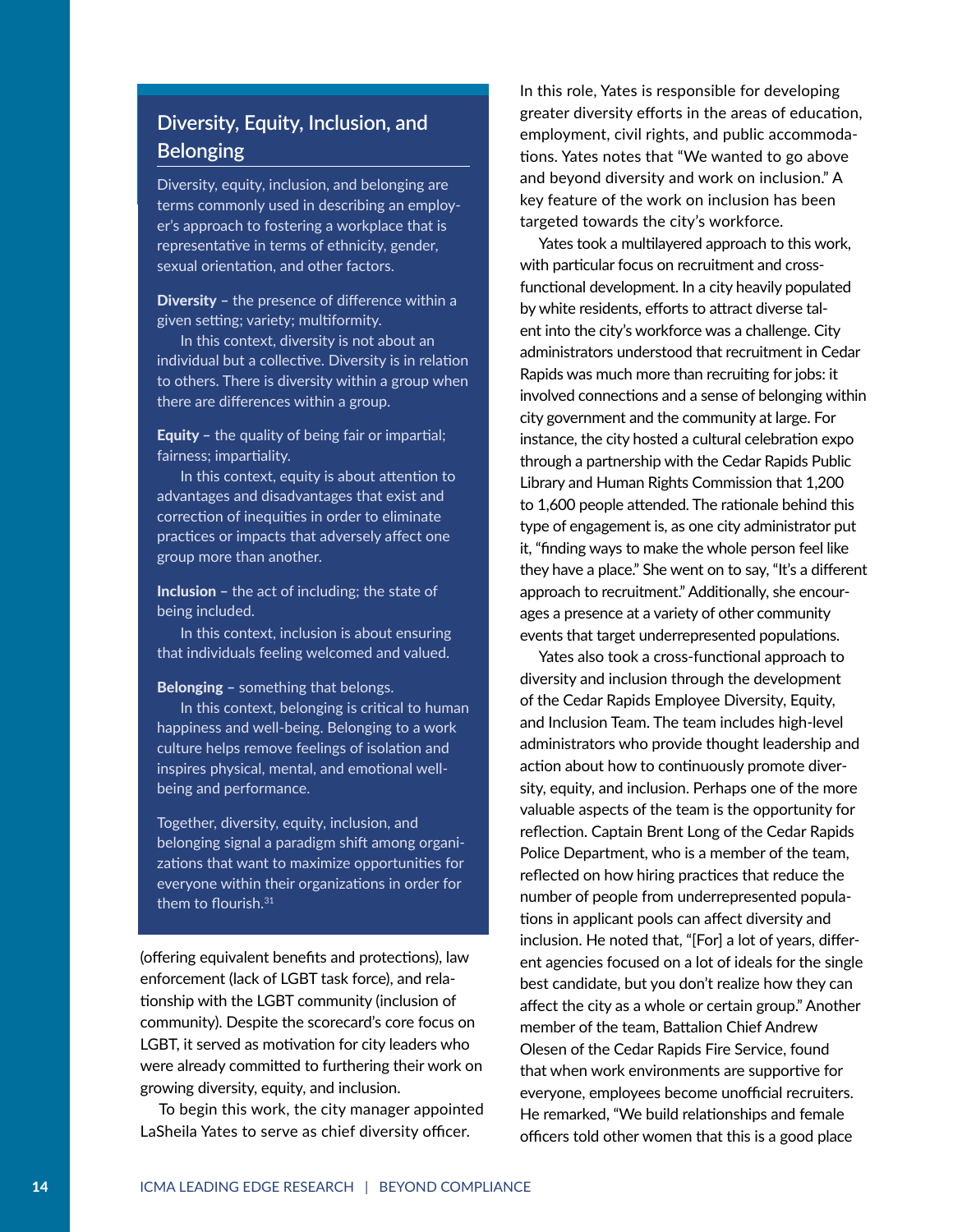to work. They let their friends know that you can be successful here and have a family."

The City of Cedar Rapids continues to build on its work. Its efforts have yielded success, and its officials are committed to do more to enhance inclusion within its workforce. The city can point to measurable progress: in 2015, Cedar Rapids received a score of 99 percent on the MEI and in 2016 reached 100 percent.



DECATUR, GEORGIA: *Bottom-up Leadership: Employee Retention Designed for Employees by Employees*

The City of Decatur, Georgia, is a small but densely populated city with a population of approximately 23,000. Goals centered on diversity have been stated in Decatur's strategic plans as early as 2000. Today, the city is driving the recruitment of underrepresented populations within the city government workforce, in addition to facilitating their upward mobility into management positions. Key to their efforts is employee development designed and implemented by employees.

In Decatur, the retention of city employees has not been a problem; however, career advancement has been a challenge. As one employee remarked, "Everybody doesn't know how to get to their dream job." As a result, several programs and resources have been provided to support the career advancement of employees, such as employee resource groups, professional development, and mentorship programs. One such program is the leadership development program

#### *Decatur Demographics*

|                    | <b>Decatur</b> | Georgia       |
|--------------------|----------------|---------------|
| Population         | 23,210         | 10.09 million |
| White              | 69.1%          | 59.8%         |
| <b>Black</b>       | 21.1%          | 31.2%         |
| <b>Hispanic</b>    | 3.8%           | 9.2%          |
| Asian              | 4.5%           | 3.7%          |
| Multiracial        | 4.1%           | 2.2%          |
| Native<br>American | $.2\%$         | .3%           |
| Other              | .9%            | 3.1%          |

*Source: U.S. Census Bureau, 2012-2016 American Community Survey 5-Year Estimates*

called Decatur E5 (Engaged, Effective, Excellent, and Evolved Employees) Academy. Participation in the academy is open to any employee who has more than two years of service and is less than five years away from retirement. The academy is a nine-month program that blends leadership, cross-training, teamwork, mentorship, hands-on experience, and an opportunity to attend the Alliance for Innovation's annual Transforming Local Government conference. There is a selection process for the academy and chosen employees attend a session once per month.

The academy was developed from a capstone project from the Alliance for Innovation's (AFI) 2014 Innovation Academy. AFI is an organization that aims to inspire innovation within local government through programs, conferences, and programs such as the Innovation Academy. Participation in the Innovation Academy is an experience provided to a team of select employees. Shirley Baylis, special events & community outreach coordinator, was selected as a member of the Decatur team. She recalled that, prior to the Innovation Academy, ideas swirled around an internal program that provided employees a look at the organization in order to create a better understanding of what they were a part of. An internal survey, Baylis recalled, led to the idea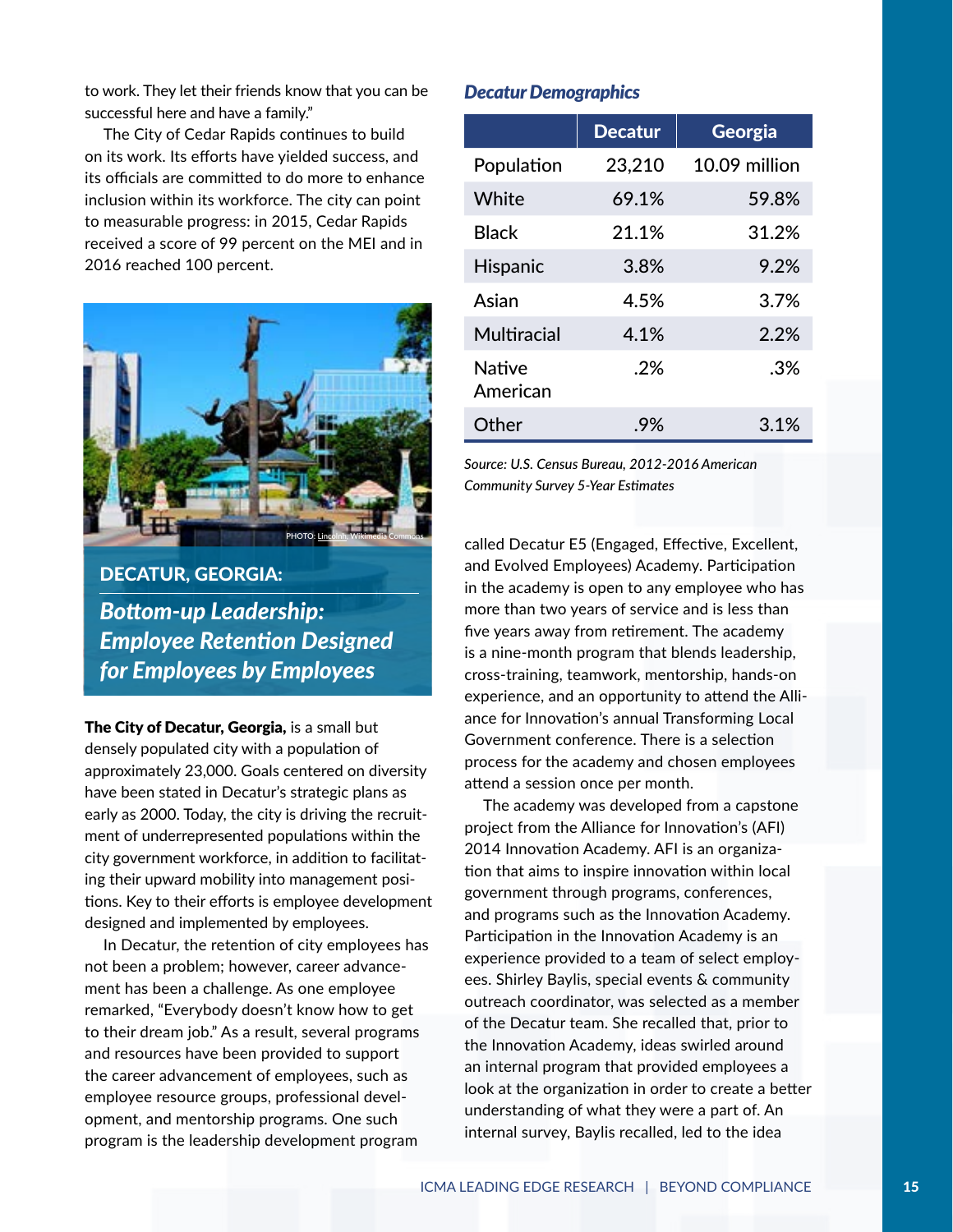of a program "to develop employees' leadership skills and to generate employee engagement." The Innovation Academy created an opportunity to bring the idea into fruition and Baylis notes that, "what developed was the E5 Academy, a program for employees, by employees."

Also underscoring Decatur's commitment to diversity in city government and ensuring career advancement for employees is the citywide equity, inclusion, and engagement plan, known as Better Together. Approximately 800 citizens in Decatur devoted a total of more than 1,300 hours to provide critical input into the plan. One of Better Together's six focus areas addresses facilitating community support and engagement among all of the citizens of Decatur, an important means for creating a more diverse, equitable, and inclusive city government and workforce.

City Manager Peggy Merriss also plays a key role in driving and supporting efforts to enhance diversity. Decatur has the distinction of being one of only a handful of U.S. cities to have a female African American fire chief, Chief Toni Washington. Additionally, the fire department's top three positions are held by women.

## **FINDINGS**

# itis.

#### FINDING 1: Going "Beyond Compliance" Begins with Leadership—Top-down to Bottom-up

All participants identified the importance of leadership in expanding their local governments' efforts to recruit, hire, and retain persons from underrepresented populations as well as overall increasing diversity, equity, and inclusion. Each participant mentioned traditional top-down leadership through which city managers, departmental leaders, and other senior staff have largely committed to growing their efforts. These leaders are driving forces behind elevating diversity in local government and making sure their agencies are

proactive and continuously address inequality and exclusion. Several participants identified bottomup leadership by regular rank-and-file employees.

Based on participants identification of how they or top leaders in their organization approach diversity, equity, and inclusion, top-down leadership consists of five key actions: understanding, acknowledgement, commitment, allocation, and action. By and large, organizational leaders understand that there are fundamental imbalances in the makeup of their jurisdiction's workforce and the opportunity to enhance. They acknowledge internally and externally that there are disparities and that there is more work to be done. Internally, they drive conversations with other leaders to build consensus and prioritize. Externally, they deliver messages to the public that indicate a commitment to enhancing diversity, equity, and inclusion. Following this, they make commitments to act. Key in the commitment to act is the allocation of resources to support the efforts. In essence, leaders "put their money where their mouth is." This includes the establishment of chief diversity officer positions, offices dedicated to human rights and equity, diversity advisory boards, workforce development programs, dedicated staff, and constant expectations that their agencies take on this work. As Decatur City Manager Peggy Merriss states, "It's one of those things you have to 'walk the walk and talk the talk.'" She adds, "Letting people know that the city manager has their back is not easy work. It means speaking up and not [just] doing what is popular."

 Effective leaders have instituted new policies and created an expectation for the work of diversity, equity, and inclusion to be implemented at all levels of the government workplace. One manager reported that her city manager had supervisors build strategic plans indicating how they would recruit more people from underrepresented populations; this made it clear to supervisors that noncompliance was not an option, so increasing diversity became a part of the culture. Another manager noted that this work is less about leadership and more about "doer-ship." In this context, doer-ship means providing resources and support to do the work, publicly rewarding and celebrating success, and intervening when efforts fall short.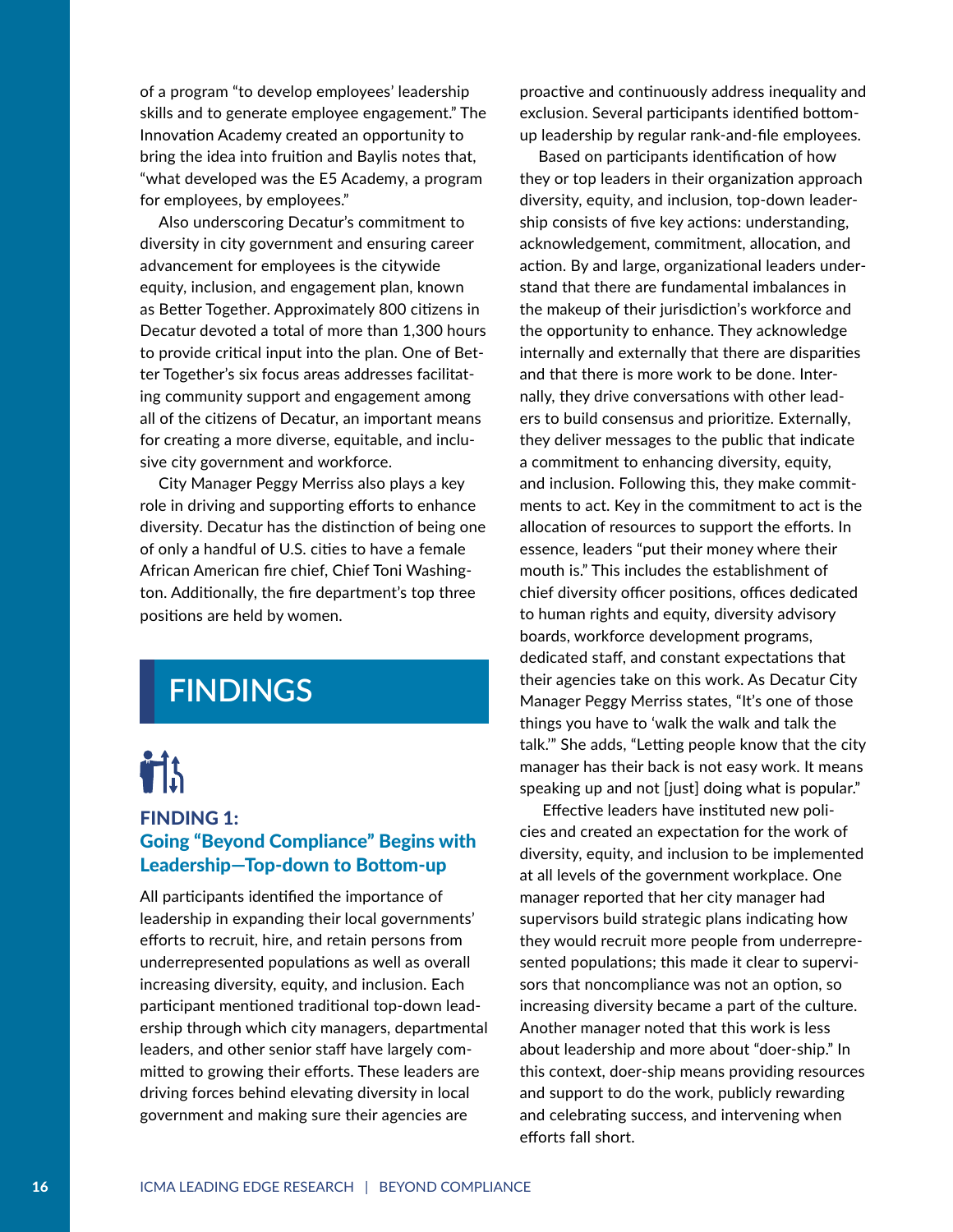Most participants highlighted their respect and admiration for the chief executive who has made this work a priority. Having a champion in a top leadership position allowed these organizations to test strategies, adjust when needed, and gain buy-in from other employees. As an example, Hennepin County Workforce Development and Staffing Manager Kari Boe-Schmidtz stated, "He [county administrator] has been very clear about the direction for the organization and has provided us the support to carry it out." Diane Powers, director of the City of Tacoma's Office of Equity and Human Rights, reported a similar experience. "My city manager said 'Let's make this happen. You lead it and I will set the tone for the organization. It won't be easy but we have to start.'"

## "Having leadership's endorsement is critical but staff have moved the needle also."

—*Dwayne Marsh, Co-Director of Government Alliance on Race and Equity (GARE) at Race Forward and Vice President of Institutional and Sectoral Change, The Center for Social Inclusion*

While top leadership creates the expectations and sets the tone, participants frequently mentioned the necessity of bottom-up leadership. Several midlevel employees mentioned their roles in expanding conversations and initiating action to address diversity. This experience resonates with Brian Corpening, associate vice president and chief diversity officer at California State University, Monterey Bay, who finds that, "Leaders at the top are essentially starting the race and passing the baton to the employees to move the organization closer to victory." From his perspective, employees are "providing leadership when they buy in, use the tools provided to the organization, and become agents of change in the internal movement to enhance diversity, equity, and inclusion."

#### **Creating Economic Growth and Inclusive Communities: A Top Priority for Mayors**

A National League of Cities analysis of "State of the City" addresses given by mayors from 120 cities across the United States indicated that demographics was one of their ten top priorities in 2017.32 Several mayors specifically focused on progress in economic growth and inclusion. Many have identified redirecting economic development funds toward workforce development initiatives aimed at reducing skills and opportunity gaps among women, low-income earners, and people of color.



#### FINDING 2: Recruitment and Hiring Processes are Being Reconfigured

*Hiring processes are being evaluated to eliminate outdated language, unnecessary minimum qualifications, and exclusionary measures.*

City and county administrators and human resource managers understand that there have been long-standing obstacles for job seekers from underrepresented populations. Civil service processes in some jurisdictions require applicants to take a test, and only those candidates with the highest scores are presented to the hiring manager. One interviewee noted that the civil service process can "eliminate people with small problems" that can be addressed on the job or have no bearing on the job to be performed. Internships can create opportunities for young adults, but unpaid internships often preclude individuals from lowerincome families as they often need to work for money. Administrators who create paid internships can expect better results in recruiting people from underrepresented populations.

The process of refining recruitment and hiring is ongoing. Human resource managers and leaders are constantly auditing their job postings, interview questions, and applicant pool, and they are trying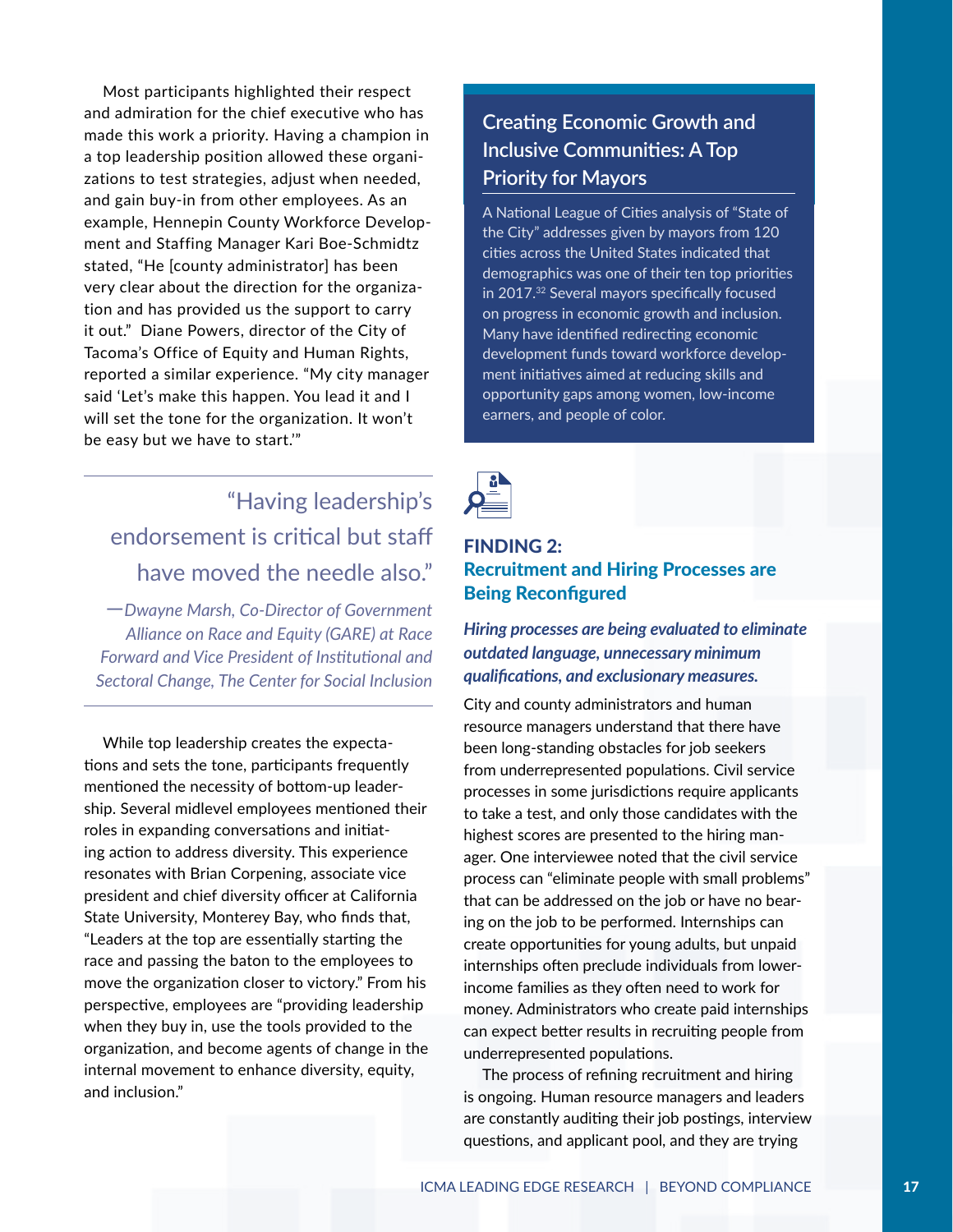to discern the impact of language in inadvertently deterring specific populations from applying. Several interviewees indicated that their communities participate in "Ban the Box," a fair hiring practice that enables qualified candidates to advance further in the application process by delaying the disclosure of a criminal background and giving the hiring manager greater discretion in determining if a past conviction will affect employment [see sidebar]. Diane Powers, director of Tacoma's Office of Human Rights, spoke to this point. "We found out that we were eliminating people with infractions…that had no bearing on the job [for] which they were applying." She added, "If we want true equity and inclusion, this means discarding practices meant to keep people out." Additionally, managers have begun educating supervisors as to whether preferred qualifications are necessary requirements, as including them in job postings can potentially preclude qualified candidates from applying or moving forward in the search process.

Job exams or assessments are used widely in all levels of government to assess fitness for a job, but interviewees indicated the job exam system is broken. They find that exams are outdated, have not been validated for accuracy, and can be discriminatory. Making changes, however, is not risk-free, as Nelson Lim, executive director of the Fels Institute of Government at the University of Pennsylvania, points out. "If [you] change criteria, you are asked if you are lowering standards. The problem is that the standards have not been scientifically validated." Neil Reichenberg, who serves as executive director of the International Public Management Association for Human Resources (IPMA-HR) echoes those sentiments. "All tests should be validated. You should be validating to make sure they are job-related. It takes time to do, and from a legal perspective you can open yourself to liabilities. Requirements need to be reflective of job requirements."

## "'Qualified' – it is used as code. We need to challenge what we mean by qualified."

*—Mary Morrison, Organization Development Manager, City of Tacoma*

#### **Fair-Chance Hiring: Ban the Box**

Having a felony conviction can have lifelong ramifications, and chief among them is chronic unemployment or underemployment. About one in thirty-seven individuals in the United States has spent some time in prison, making the implications for employment a broad-based societal problem.33 Research shows 60 to 75 percent of former inmates cannot find work their first year out of prison,<sup>34</sup> and that 30 percent of white applicants with a criminal record experience a penalty in job seeking compared with 60 percent of black applicants with criminal records.<sup>35</sup> A new initiative known as "Ban the Box" encourages employers to delay queries into criminal histories until later in the hiring process. The rationale is that a candidate is more likely to be hired if the disclosure of a criminal record happens later in the job application process. Research shows that checking a box to disclose a criminal record on an initial application often eliminates a candidate before qualifications are fully considered. The chances of being offered a job increase if hiring officials have the opportunity to meet the candidate and assess whether or not the past conviction presents a true barrier to employment. Thirty-one states, the District of Columbia, and over 150 cities and counties have adopted "Ban the Box" practices.36

One interviewee recounted a conversation with a transit supervisor who remarked that he was receiving a diverse pool of applicants for jobs, but many were dropped from the applicant pool after they performed poorly on an assessment. The assessment asked applicants to memorize streets and intersections in the city. At a time when GPS is used regularly, an assessment of this nature was unnecessary and removed otherwise qualified candidates from consideration. Ultimately, that part the assessment was removed. "Look at services needed for the community, look at who is not being served," this interviewee advised. "We need to look for who can work with this population. When we define qualified—you have to ask, qualified to do what? How do you build into your process the points that you might give someone that meets those qualifications? Throw out testing about cardinal directions because it doesn't matter."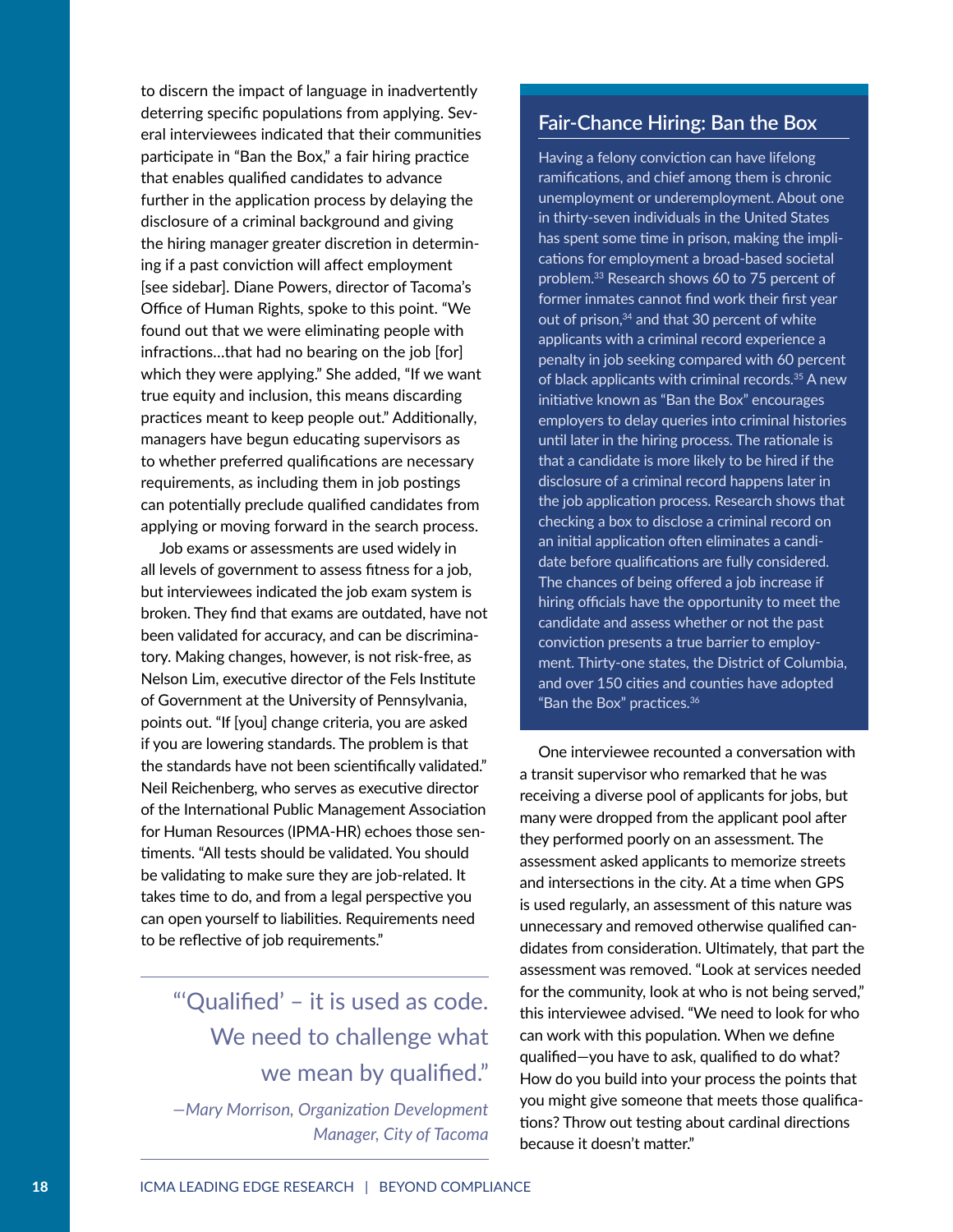"We looked at our overall processes and now we have an updated checklist for hiring managers with a diversity lens. We encourage them to have diverse hiring panels as a best practice, giving all candidates fifteen minutes with the questions because it alleviates anxiety (which helps people with disabilities). Additional interview questions pertaining to diversity [are] included in a rating guide pertaining to diversity—such as 'What does diversity mean to you?' and 'Is diversity important for people in managerial roles?' This helps us make sure that we are bringing people in that understand where we are trying to go as an organization. *—Christine Malone, Diversity Specialist,* 

#### *Removing implicit bias from hiring practices via several practices*

*City of Ottawa* 

Participants note that implicit or unconscious bias is an issue that influences how job candidates are assessed and often causes candidates from underrepresented populations to be removed from the recruitment and/or hiring process. Dwayne Marsh, vice president of institutional and sectoral change at the Center for Social Inclusion notes that "HR

#### **About Bias**

Implicit bias is not the only threat to the hiring process. Other forms of bias can subtly drive hiring practices that preclude certain groups.

Confirmation bias – The tendency to seek out information that conforms to and/or confirms pre-existing views and ignores information that goes against one's views

Example: "I don't think Bob is good candidate for this position. I don't think he'll fit in with our team. Our team is made up of outgoing people and he said that he preferred to work autonomously."

In-group bias- The tendency to favor members of your own group

Example: "All of the job applicants were qualified. I think we should go with Bob; he went to my alma mater and is a veteran like me."

Projection bias - The tendency to find that others have the same attitudes or beliefs as you

Example: "Bob is similar to me. I think we should go with him. I think he would be a good fit with our team."

**Status quo bias** - The tendency to maintain the current state of affairs

Example: "If we hire Bob, I think he can help me fight this new accounting system the higherups are considering."

practices historically had pretty significant biases built in. That has hampered opportunities for people from underrepresented populations to get in." Steps taken to reduce bias have happened largely through education. All participants pointed to regular training of government employees in their respective jurisdictions. The frequency of training varies among the jurisdictions, with training held annually in some jurisdictions, every three months in others, and in still others as one-off experiences featuring a special guest speaker to discuss a particular topic.

Efforts to remove bias from the hiring process include taking names off applications and employing diverse interview panels. Participants discussed hearing how individuals with ethnic sounding names don't get callbacks despite their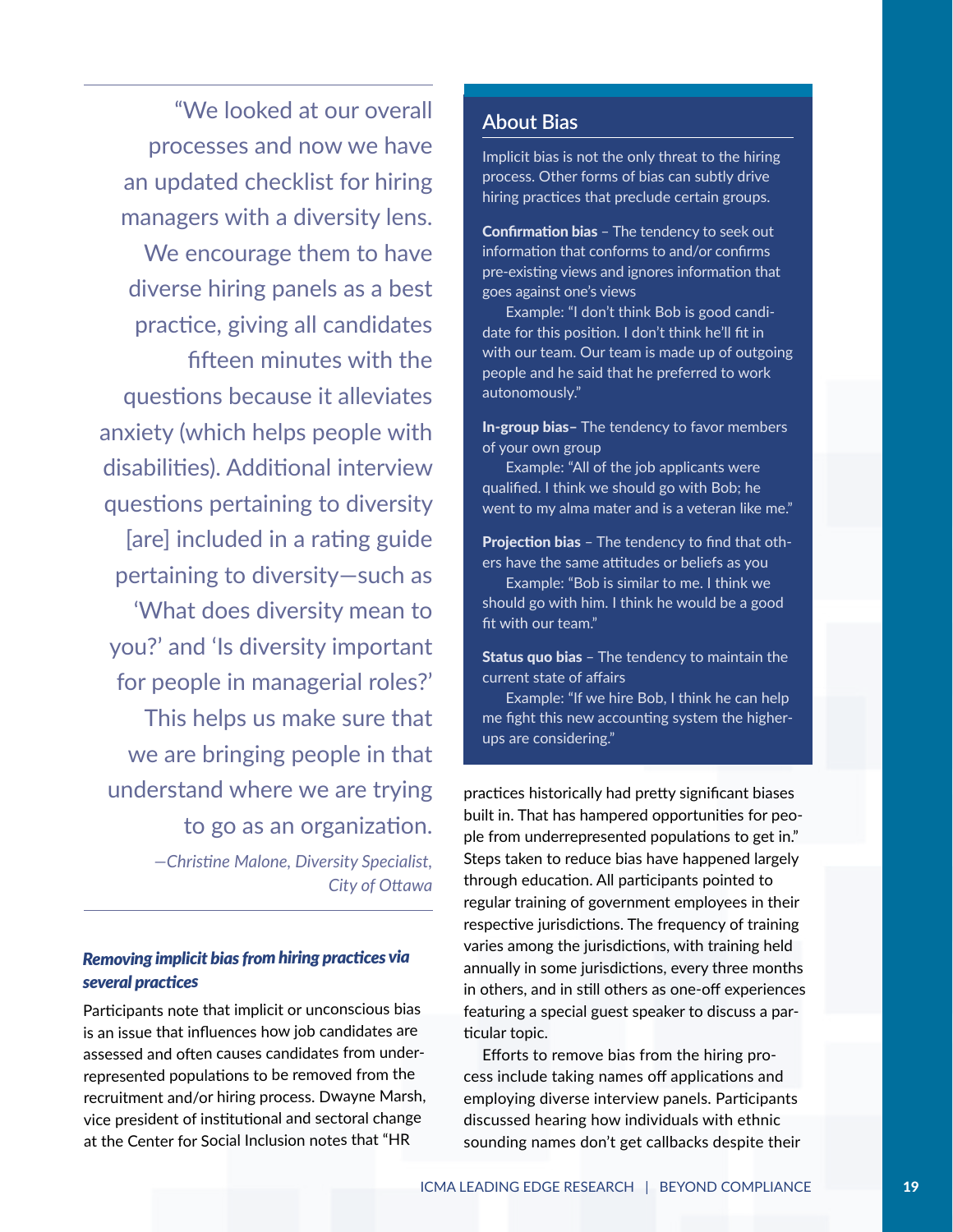

qualifications and removing names from applications is a step many are considering to redress this. Diverse interview panels represent a concerted effort to expand perspectives and reduce biases in the hiring process. A diverse panel of interviewers can include a range of genders, races, organizational positions (lower and upper level), and departmental representation. As one participant noted, a diverse set of interviewers "helps the candidate understand that this is a welcoming place where there are people like you." Another approach is to have an individual trained by the organization in reducing implicit bias such as a human resource analyst participate on the panel. A key feature of the panels is that the invited panel members must have a voice in the hiring process.

# $\sum_{i=1}^{n}$

#### FINDING 3: Recruitment Strategies Are Designed to Be More Purposeful and Intentional

Participants noted that recruitment processes are much more intentional than years before. All of the jurisdictions featured in these case studies have cast a wider net to recruit candidates from underrepresented populations. Hiring managers go beyond the traditional "post it and they will come" model and conduct outreach in the community. One participant remarked that, in the past, "HR usually posted the positions online

"Unless you can reach directly into the group you want to reach, the overall demographics won't change."

*—Neil Reichenberg, Executive Director, International Public Management Association for Human Resources (IPMA-HR)* 

and might have sent [postings] out to a few trade groups. However, we built a list of community groups to send it to *and* we send HR analysts to community events to explain how to apply and to say to community members, 'We really want you to apply.'" One participant heard a public works supervisor say that people were always asking his crew members how they got hired with the city, and so crew members were given a business card that explained how to apply for a city job that could be given easily to people in the community interested in jobs with the city. Recruiters are also making more targeted visits and focusing on where they are posting their job announcements. They are also attending job fairs, community events such as food festivals, disability awareness events, gay pride events, women's month celebrations, and Martin Luther King, Jr. parades, and they are visiting historically black colleges and other minority-serving institutions. Participants noted the desire to build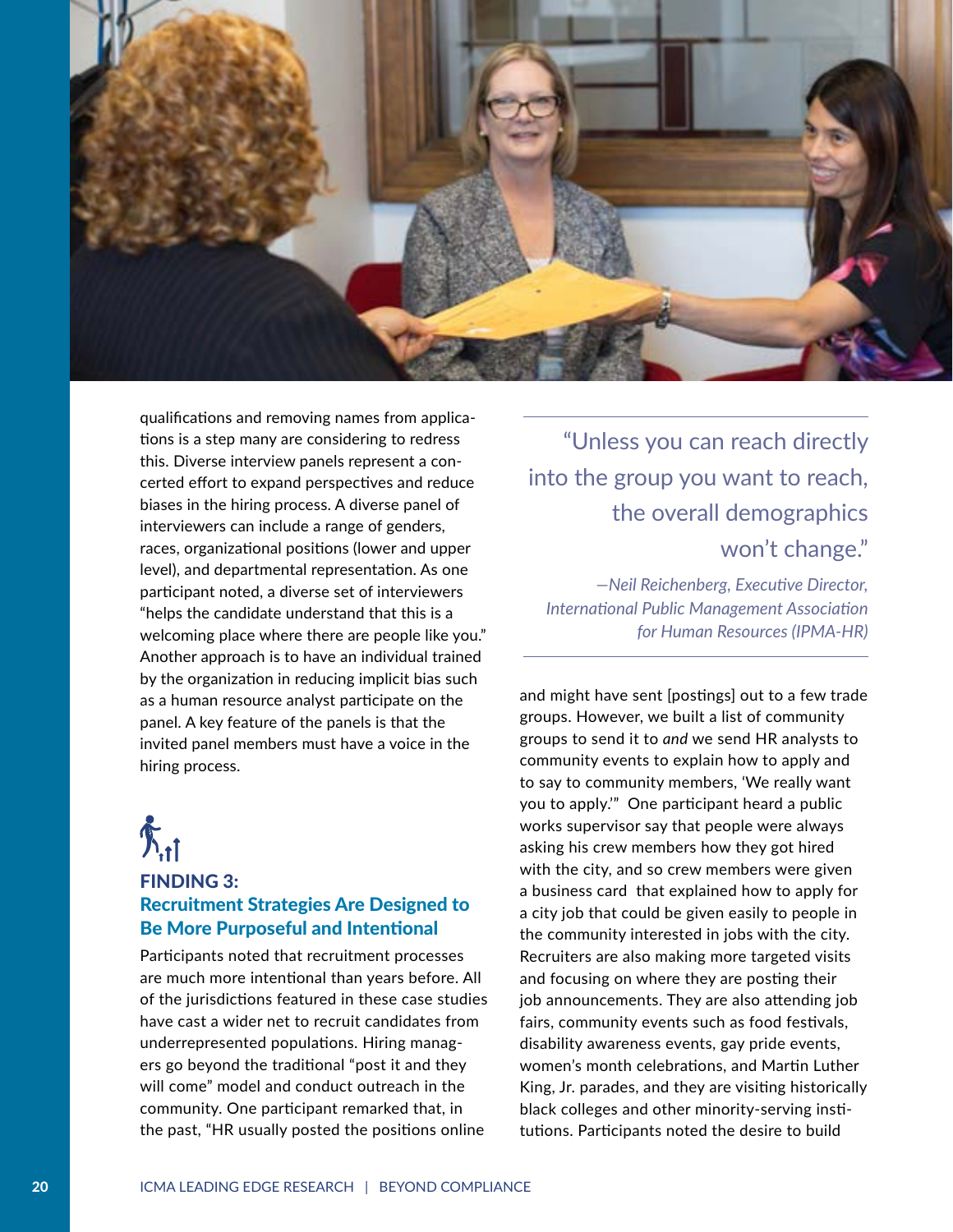relationships with people in the community, so they will view the city as somewhere they would want to work.

City administrators also are starting the process early by providing young people with information and access to different career fields. For example, the City of Houston, Texas, provides paid opportunities to youth between the ages of 16 and 21 to work for the city over the summer in a variety of departments. City administrators are taking this same approach to public safety occupations. Several interviewees noted that individuals often become interested in law enforcement or the fire service because a family member works in one of these fields and provides knowledge about the job and access. Administrators are trying to create a similar dynamic by providing access and information about jobs via summer programs, afterschool programs, academies, and mentorship opportunities.

City of Cedar Rapids Fire Department Battalion Chief of Training Andrew Olesen noted that his colleagues in the Cedar Rapids Police Department are doing this. He stated that, "Similar to having a father or uncle that is a police officer, they are providing those brother, dad, or uncle relationships so that interest is not lost." The Cedar Rapids Fire Department hosts a Women's Fire Academy for young women between the ages of 14 and 21 that educates participants on how firefighting works. If a young participant shows interest, she is connected with a female firefighter to

"I look back to years ago when it was HR and county leadership pushing this message and encouraging people. It is a culture shift. It is what we all stand for and how we do business."

*—Hennepin County Workforce Development Manager Kari Boe-Schmidtz* learn more about her experience. The Fairfax County Police Department (Virginia) facilitates the Teen Police Academy and Future Women Leaders of Law Enforcement program for high school girls to interest them in policing.

# FINDING 4:

#### Undoubtedly, There is a Pipeline Problem

Participants described a multifaceted challenge in increasing opportunities for people from underrepresented communities to attain higher-level positions in local government. The pipeline is a critical factor: in some cases, pipelines to higher-level positions are ineffective and in other cases they are nonexistent. As Nelson Lim of the Fels Institute of Government indicates, "Historically, [people of color] felt government was where they could get a fair shake. With the civil rights movement and post-civil rights, they could get social mobility. Historically, there is good representation of people of color, [but] over time, the question is whether they rise to the top. There are fewer at the top."

"We have to be more intentional about looking at the pipeline for both gender and race. There are jobs so deeply designed for men and we don't even think to challenge or change them."

*—Mary Morrison, Organization Development Manager, City of Tacoma* 

Pipelines are networks of employees that are trained, groomed, and retained to move into new positions when available. Developing the talent pipeline within an organization needs to be continuous and involves forethought and training. However, many local governments lack these critical pieces. As one interviewee noted, "They're [employees] not leaving because they're retiring.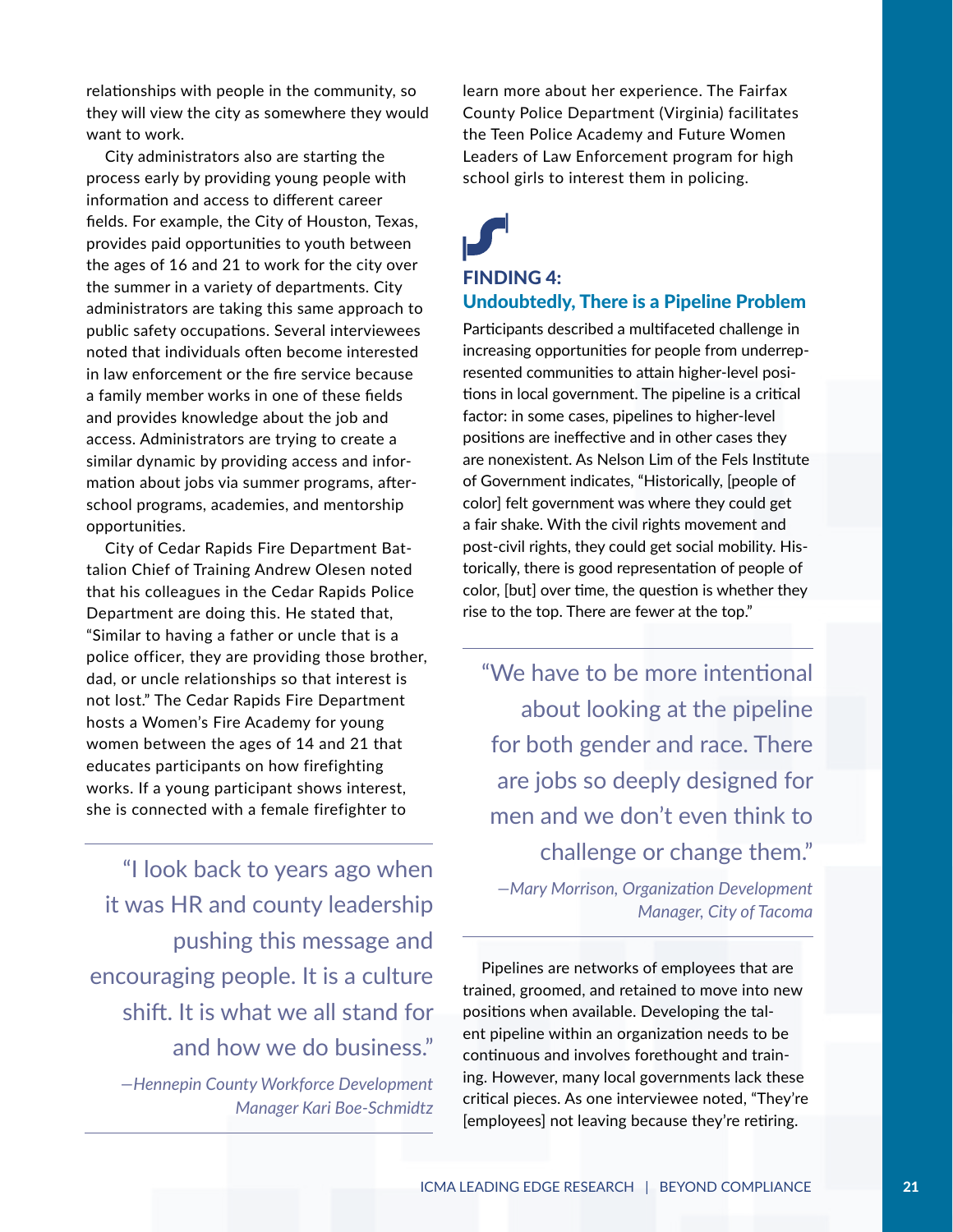They're leaving way before retirement." This person went on to note, "We don't have a mentoring program. We don't have an internship program that contributes to the pipeline."

Participants had mixed opinions on the root of the pipeline problem: recruitment, training, or retention. However, several concluded that an inadequate pipeline results in fewer opportunities for underrepresented populations. Fewer opportunities can be a result of general hiring practices that employ the external candidates instead of utilizing internal pipelines to identify viable candidates. One participant stated, "People are not given enough opportunity to rise to the top." Dwayne Marsh noted issues around seniority, which leave underrepresented populations out of the pipeline. "If there are no people of color in the pipeline to even achieve seniority, we continue the same problem." One interviewee said that more transparency is needed so that prospective candidates can know how to get a specific job.

Programs and professional development opportunities such as leadership academies, mentoring programs, and employee resource groups have been put in place to help increase knowledge and access to opportunities. Examples of these are the City of Decatur's E-5 program and Hennepin County's assortment of employee opportunities such as a mentoring for people of color, employee resource groups, and regular learning and development opportunities.

### $\mathbf{C}$ FINDING 5: A Culture Change Is Happening

When asked about the overall atmosphere or culture within their organizations, all participants described a culture change through which members of the community feel that they belong and have "a seat at the table." However, most found it difficult to describe the culture change other than to note that they could feel the difference. For example, one participant noted a change in gender-neutral language (e.g., manpower=staff, foreman=crew chief, fireman=firefighter) among their organization's personnel.

Each participant noted this culture change has had impacts on their diversity efforts. In Tacoma, the culture change has sparked new initiatives that wouldn't have taken place ten or fifteen years prior. For example, in December 2017, the City of Tacoma passed a resolution to support the creation of the Commission on Immigrant and Refugee Affairs in order to better engage immigrant and refugee populations and stimulate positive outcomes for them. Additionally, the city translates city documents into more languages than before; provides more training around race, unconscious bias, and equity; and supports police department activities in the community that aid in building community trust.

#### *Recruitment changes when people say this is a good place to work*

Creating an inclusive environment in which employees understand how they contribute to the success of their organization is essential to the recruitment and retention of underrepresented populations. In such an environment, employees are empowered to make suggestions; to reach out to human resources or their office of diversity, equity, and inclusion when needed; and to participate in activities that are outside of their job duties.

"Our employees are our ambassadors. Our top source of hires comes from employee referrals. People are happy to work here and are telling others about it."

*—Kari Boe-Schmidtz, Workforce Development Manager and Staffing Manager, Hennepin County*

When employees enjoy where they work, they are more likely to attract others. Learning opportunities, social events, professional development, and acknowledgement are key to developing employees who will serve as ambassadors for the organization.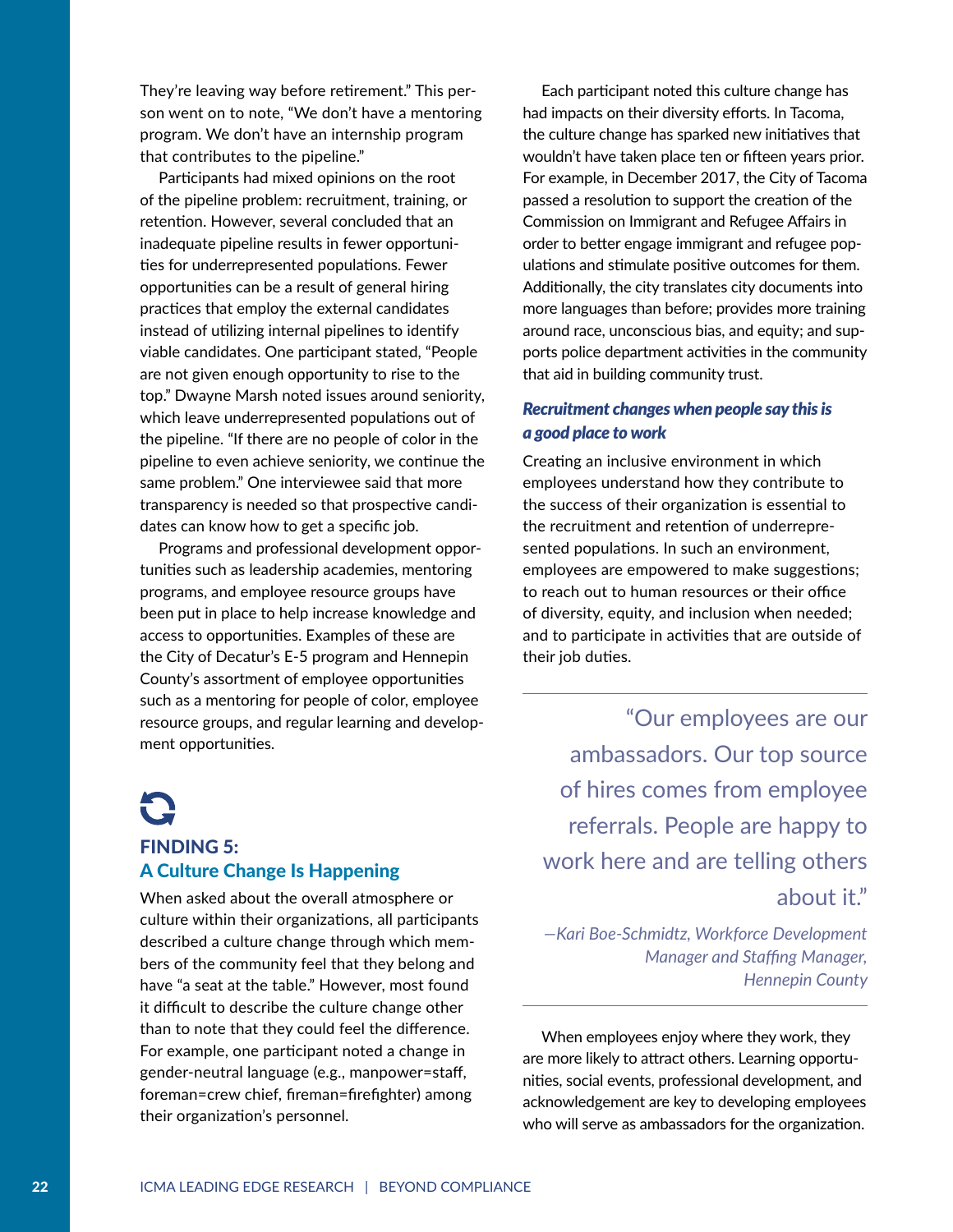

#### FINDING 6: Metrics and Accountability Are Lacking

All participants mentioned the use of some metrics to capture the outcomes and the impact of their work, such as participation in training and hiring statistics, but lacked more substantive metrics. Most acknowledged a need for improvement in this area and suggested that one reason why more detailed metrics have not been established is that their diversity efforts are relatively new.



#### FINDING 7: The Relationship between Offices of Diversity, Equity, and Inclusion and Human Resources Needs Maturing

Enhancing the diversity within the workforce is an organizational imperative that falls largely between two departments: newly created offices of diversity and longstanding human resources departments. The two often work together due to an overlap in their domains, such as the creation of hiring practices and policies, training, recruitment, and workforce management. The two *need* to work together to facilitate greater diversity initiatives, but there can be clashes in their relationship.

Participants identified, at times, challenging moments with HR departments due to differences in philosophy of the scope of diversity efforts and other issues related to authority. One participant noted, "Our HR department was most difficult to work with because anything done around hiring is in their purview." Furthermore, they noted, "HR is very transactional, and DE&I is transformational." While human resources departments seek to be in compliance, diversity, equity, and inclusion officers seek to identify inequities and opportunities for growth.

At times, diversity, equity, and inclusion officers sensed that their suggestions or modifications to processes were viewed by their counterparts in human resources as unneeded, more work, or whimsy. Participants cited this challenge as an ongoing frustration and impediment to their work. One participant stated, "It is a collaborative effort. HR has to be on board. If not, our work suffers and hurts [the organization] because we're not doing as much as we can." Another noted that the challenge is doubled when pushback is received from employees and when HR is unsupportive because it feels as though its efforts are being undermined.

## **DISCUSSION**

According to the Center for State and Local Government Excellence's 2017 workforce trends survey, 91 percent of human resource managers indicated that recruiting and retaining qualified personnel was a top priority.<sup>37</sup> However, making progress toward that priority is not as straightforward as it might seem, or as it used to be.

The case studies profiled in this report illustrate some of the ways in which cities and counties are creating approaches that welcome greater numbers of underrepresented populations into local government employment. The City of Beaverton, Oregon, provides another example. Beaverton instituted a Diversity Advisory Board and issued a *Diversity, Equity, and Inclusion Plan 2015-2017 Report* that highlights accomplishments in the area. Such accomplishments include increases in the hiring of underrepresented populations in the Beaverton Police Department; studies to identify public transit service gaps for underserved areas; and changes in city practices aimed to enhance diversity, equity, and inclusion.

A holistic approach to creating a more inclusive workforce marks an understanding that activities on multiple levels, directly and indirectly related to diversity, equity, and inclusion, are needed to create change. In Cedar Rapids, Chief Diversity Officer LaSheila Yates focuses on community-level inclusion as much as supporting pipeline activities. The case studies also illustrate the abundance of partnerships and cross-departmental collaboration needed to make these efforts work.

Leaders cite the challenges of doing this work. Among them are the careful balancing acts they must strike between meeting their colleagues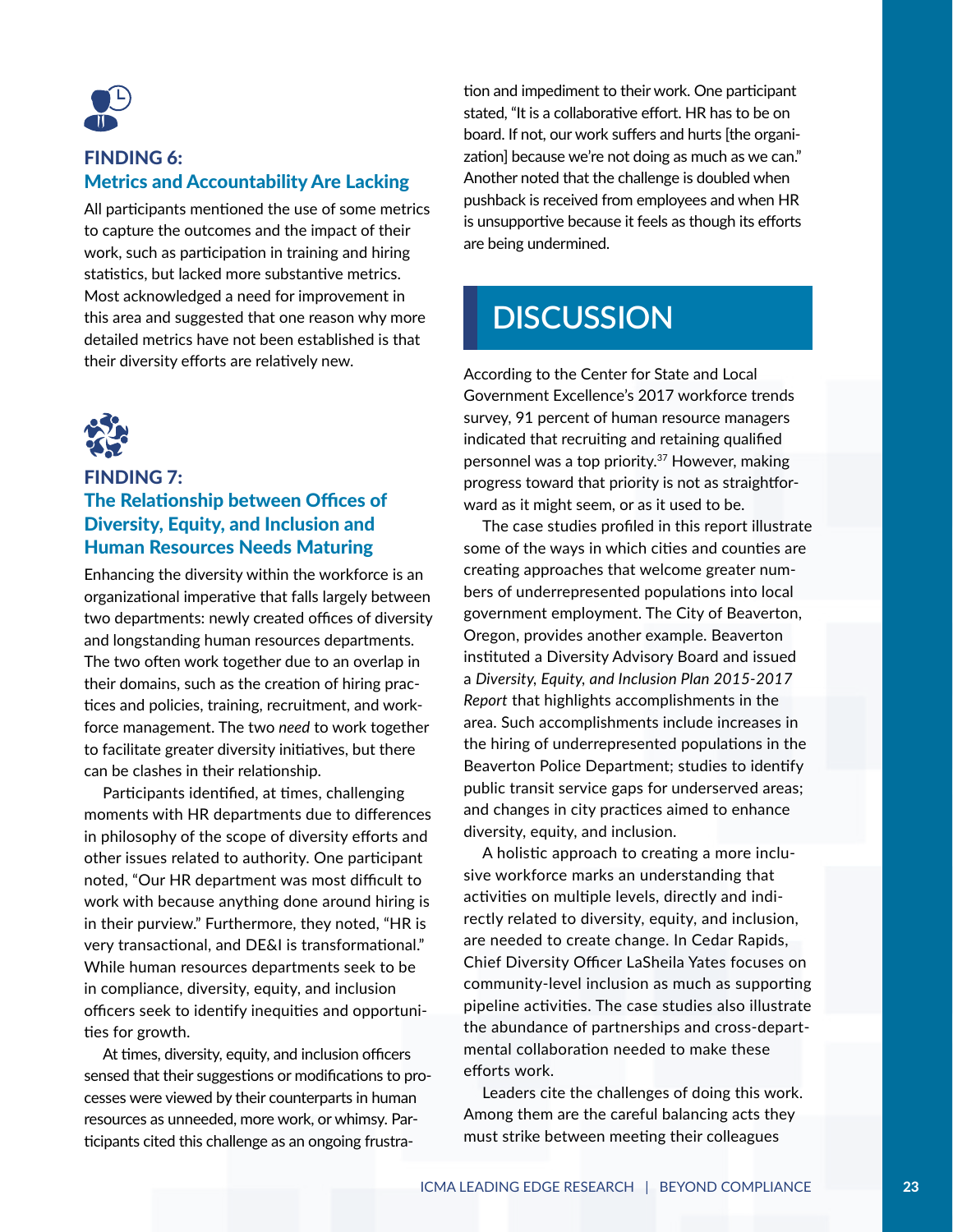

where they are, in terms of understanding the value of diversity and inclusiveness in the workforce, and the imperative for stimulating organizational change. Organizational structure, more specifically the relationship between human resources departments and offices of diversity, equity, and inclusion, should be evaluated and, if needed, recast to set a foundation for success in increasing diversity. In the early days of diversity initiatives, human resources departments assumed responsibilities for these efforts. Today, chief diversity officers or directors of diversity lead their own departments and build working relationships with their HR colleagues rather than reporting to them. As local governments progress in developing their philosophies about diversity, they need to establish an organizational structure to achieve their goals, with roles, responsibilities, and relationships clearly defined.

Participants from each case study recognized that much more work is still needed, despite the initial success their local governments have already achieved. As one expert explained, "This work doesn't end. It shifts as we make progress but it doesn't end." Cities and counties will need more metrics to fully understand the changes and impacts that their work in increasing diversity is helping to bring about in their jurisdictions.

## **RECOMMENDATIONS**

The recommendations offered in this section should be viewed as an interconnected strategy to build a recruiting, hiring, and retention program that is robust, free of bias, and desired to secure the best candidates possible.

#### RECOMMENDATION 1: Organizational Champions Must Be in Place to Drive This Work

Implementing new projects in an organization is difficult. Even more difficult is seeking to change organizational culture. Having a leader—a mayor or city or county manager—who sets the vision, creates expectations, and removes barriers for the team to achieve its goals is essential to the process of driving change and is key to the success of any efforts. In organizational theory, "champions" are poised to lead organizational change because they serve as the entrepreneur of the organization, have the capacity to withstand disapproval, and have many mechanisms by which to make their vision a reality.<sup>38</sup>

Organizational champions establish a sense of urgency around an issue and take the necessary steps to stimulate movement. These champions create a coalition of individuals ready to act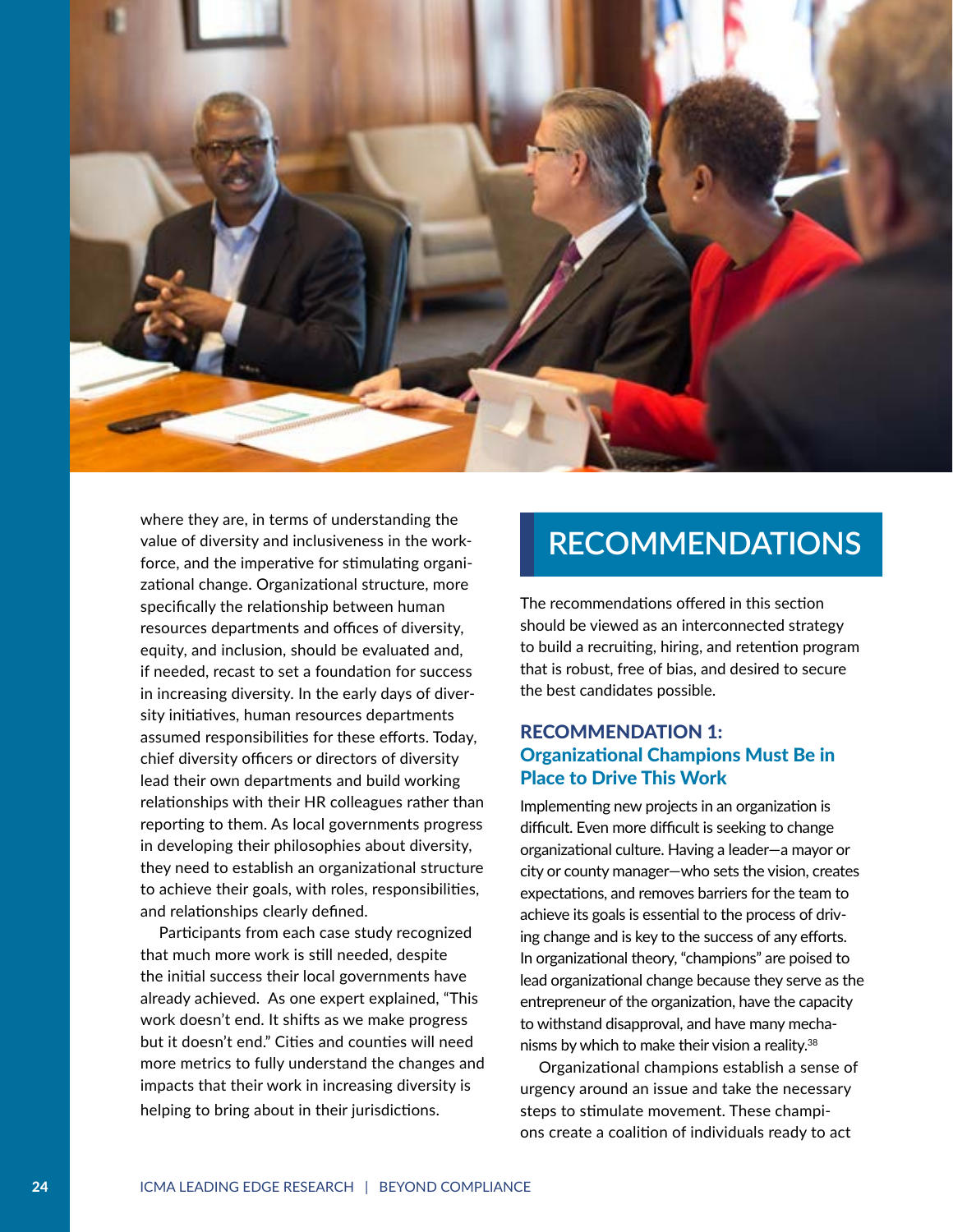on the mission. In the case of the recruitment and retention of underrepresented populations in local governments, champions have created coalitions among their chief diversity officers, HR leaders, workforce development managers, and high-level executives to develop and implement effective policies and practices.

Traditional rank-and-file employees also can serve as important champions of the cause. They are instrumental in persuading colleagues to buy into new ideas and stimulating a culture shift. Employees can champion diversity through a variety of activities: referrals, providing feedback, serving on committees, encouraging others to engage, and joining employee resource groups. Most importantly, employees engaged in this work spark a culture shift that keeps diversity, equity, and inclusion at the forefront of operations by thinking critically about their approaches to hiring, retention, and succession planning.

#### RECOMMENDATION 2: Adopt an Asset-Based Perspective and Create a Solid Strategy for Recruitment and Retention

The recruitment and retention of underrepresented populations should be seen as an organization-wide strategy that will enhance the overall workforce, improve service provision to the community, and increase equity and inclusiveness. Perspective and strategy are keys to this work. Perspective speaks to how one perceives and assesses creating a more

#### *Comparison of Asset- and Deficit-based Approaches*

| <b>Asset-based</b>                                    | Deficit-based                                     |
|-------------------------------------------------------|---------------------------------------------------|
| Strengths-driven                                      | Needs-driven                                      |
| Opportunity-focused                                   | Problem-focused                                   |
| Internally focused                                    | <b>Externally focused</b>                         |
| Looks for what is<br>present and can be<br>built upon | Looks for what is<br>missing and must be<br>found |

*Source: G.P. Green and A.L. Haines, Asset Building & Community Development (Thousand Oaks, CA: Sage Publications, 2011).*

#### **Jumping the Hurdles of Organizational Change**

Sparking organizational change—always a significant challenge—is needed to institute diversity, equity, and inclusion practices that go beyond simple compliance. In *Blue Ocean Strategy*, W. Chan Kim and Renée Mauborgne note the following four hurdles facing leaders seeking to drive organizational change:

- *• Cognitive*—members of the organization's understanding of why the change in culture or strategy is happening and needed
- *• Limited Resources*—the inevitable shifts in resource allocation
- *• Motivation*—the desire by employees to make a change
- *• Institutional Politics*—the organizational "sludge" groups must contend with to create changes.<sup>39</sup>

 Engaging employees in meaningful ways is key in overcoming the hurdles to organizational change. This engagement can be a blend of activities that are timely and ongoing, such as newsletters; training; professional development opportunities; employee chat sessions with upper leadership; and acknowledgement of quality performance in diversity, equity, and inclusion.

diverse and inclusive workforce. This work can be approached from an asset-based perspective, which looks at the strengths and opportunities within an organization, or a deficit-based perspective, which focuses on problems that need to be solved.

In a *Harvard Business Review* article, "Diversity as Strategy," David Thomas described IBM's efforts beginning in the mid-1990s to build a diversity strategy. IBM's efforts, he said, went beyond simply training employees on issues of bias or highlighting differences. Instead, the organizational strategy was to expand the company's talent pool as a means to better understand its market. Then-CEO Lou Gerstner understood that IBM's executive team did not resemble the diverse markets in which it operated, so enhancing diversity was not only the right thing to do but also a deliberate effort to reach a broader range of customers. As a result, the company succeeded in expanding its market reach.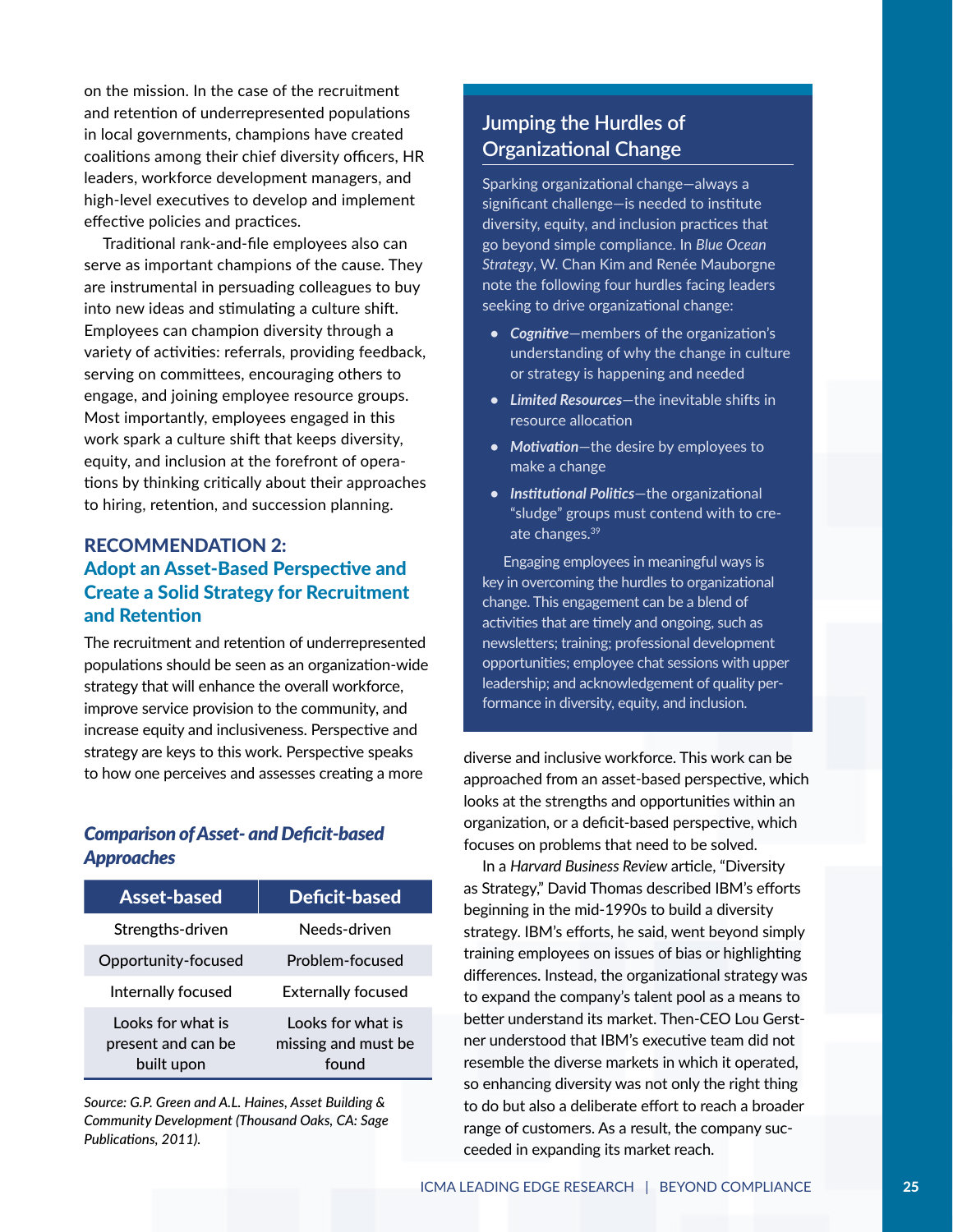"Individuals have felt isolated but now they feel there is an effort to bring individuals together that have similar cultures or that are having the same issues. From isolation to inclusion. You just feel it. It's hard to describe."

> *—City of Cedar Rapids Chief Diversity Officer LaSheila Yates*

Each jurisdiction highlighted in the case studies took an asset-based approach in developing their strategies. For instance, the City of Tacoma makes employee education a key component in its strategy. In Cedar Rapids, leaders including the chief diversity officer are taking strengths-based approaches to diversity, equity, and inclusion by forming internal cross-functional teams that work together to design workforce recruitment and retention strategies for underrepresented populations and planning how the city can help build inclusive communities. Hennepin County developed a strategy that leveraged its regional leadership and brought employers, community organizations, and higher education institutions into the process of training candidates and placing them in jobs. The City of Decatur developed a strategy that provides employees with hands-on experience, mentorship, and access to information and created an academy to create opportunities for professional development.

#### RECOMMENDATION 3: Create Job Descriptions that Attract, not Deter

A well-written description clearly identifies the responsibilities of the job, details the skills required to meet those responsibilities, and sets expectations for performance. Ideally, it also communicates the direction of the organization and how the employee fits into the picture. In contrast, poorly conceptualized and written job descriptions can be exclusionary, unclearly state the nature of the position, spur

#### **Coded Language: Masculine and Feminine Words That Perpetuate Inequality**

Research shows that common words in job descriptions often have male or female associations that serve to maintain gender inequality in the workplace.40 While the job description does not explicitly state a male or female is sought for a position, the choice of certain words can signal an invitation to one group to apply and a deterrence to another. For instance, in maledominated positions, words such as *competitive, enforcement, fearless,* and *leader* may be used while words such as *understand, transparent, catalyst, supportive,* and *interpersonal* may be used in female-dominated areas. In experiments in which highly masculine words were used, it was perceived that mostly men held these positions and these positions were less appealing to women. Additionally, the wording of the position descriptions was found to reinforce traditional gender divisions. Of course, men can be transparent and understanding and women can be fearless enforcers, but the research shows that the adjectives used in job descriptions matter.

unqualified applicants to apply, and deter qualified applicants from applying.

Common job description problems include the following:

- Biased language
- Does not express commitment to diversity, equity, and inclusion
- Does not connect position responsibilities to organization objectives
- Contains information that is out of date
- Over-emphasizes the minutia that comes with any job
- Is not position-specific.

Organizations no longer have to guess about whether they are placing biased language in their job descriptions. Technology solutions are now available to analyze job descriptions for bias and gendered language and can predict the performance of job postings. Johnson & Johnson has made a significant investment in its workforce people analytics to enhance performance. When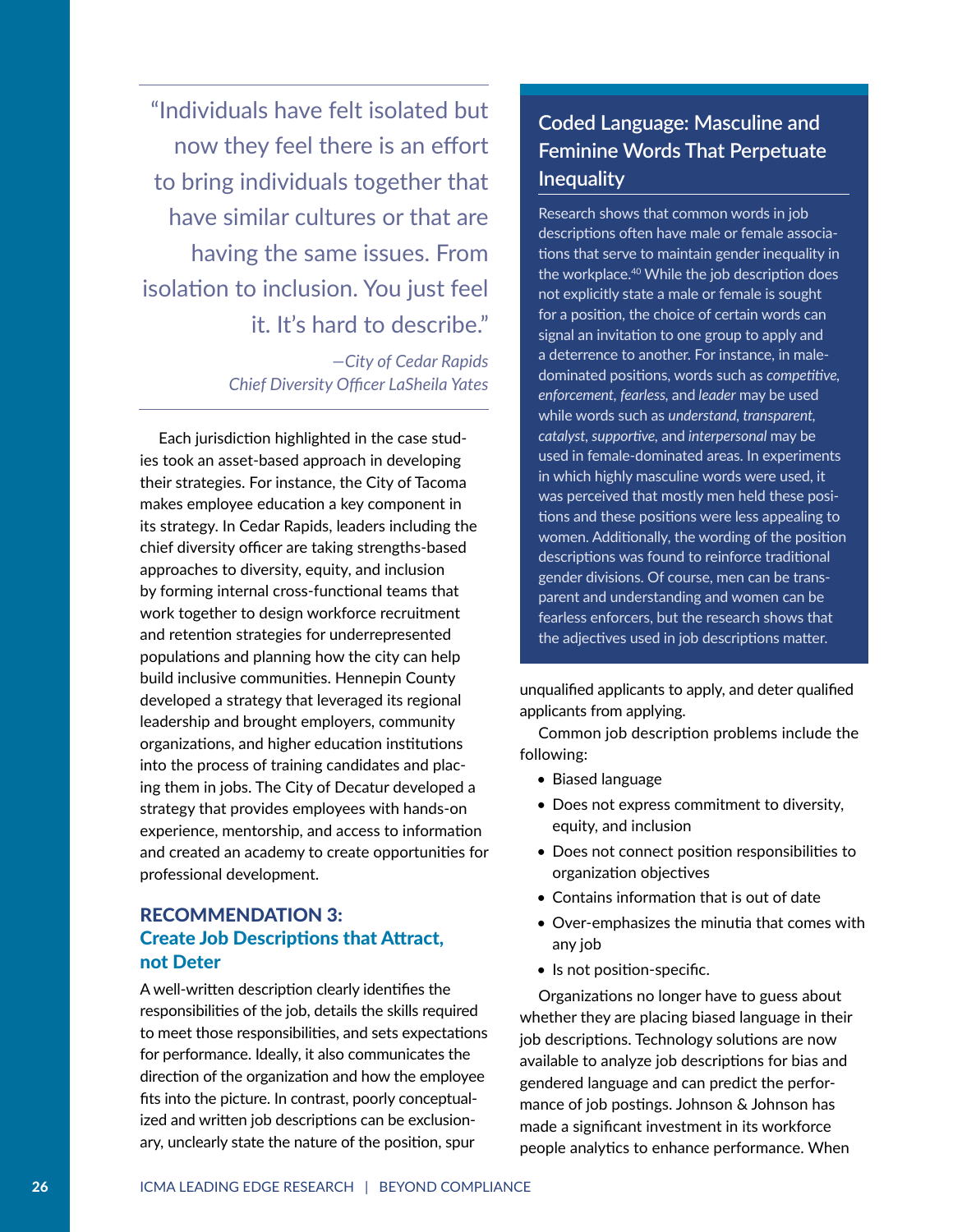human resource professionals realized their job descriptions were very male-centric, they adjusted the language to make the job descriptions more straightforward and gender-neutral. As a result, Johnson & Johnson experienced a 9-percent increase in the number of female applicants, which translates to about 90,000 women added to their science and technology pipeline globally.<sup>41</sup>

#### RECOMMENDATION 4: Validate Minimum Qualifications and Exams Immediately

According to the Society for Human Resource Management, organizations should conduct an audit of their job descriptions every few years to ensure that they accurately reflect the work to be done.42 In many cases, traditional requirements have not been scientifically validated, or if they have, they have not been validated recently. Validity refers to the quality of the inferences or decisions from the scores of an instrument.<sup>43</sup>

According to the *Principles for the Validation and Use of Personnel Selection Procedures*, the following five sources of evidence are recommended to support the validity of decisions made for personnel:

- Content-related evidence (the degree of match between the content of a selection procedure and work content such as work requirements or outcomes)
- Evidence based on the relationship between scores on predictors and other variables (the association between two or more personnel selection procedures measuring the same thing)
- Evidence based on the internal structure of the instrument (the degree to which items or tasks relate to each other, which supports the degree to which the items and tasks represent the construct of interest)
- Evidence based on response processes (how and why people respond the way they do)
- Evidence based on consequences of personnel decisions (intended use and misuse of instrument).<sup>44</sup>

An industrial psychologist can help with this work. Among other things, industrial psychologists are trained to assess critical competencies needed for jobs, design unbiased screening tools

#### **Does Increasing Diversity Mean Reducing Standards?**

In short, no. A common concern is that lowering standards and qualifications is necessary to increase diversity. In this view, top talent resides largely in a single group (which is predominately white males) and the only way to acquire diversity is to lower qualifications. However, this narrative excludes information on whether current standards of quality and excellence are grounded in measures that have been rigorously validated and if people who currently meet those standards perform better than others who do not. Robust recruitment and hiring processes, such as well-written job descriptions, validated exams or assessments, and diverse panels, are likely to weed out unqualified candidates. Through those steps, hiring practices are improved, standards are grounded in fact, and qualified candidates are hired.

based on the actual needs of the job, and audit organizational hiring processes to identify potential legal risks. If hiring an industrial psychologist is not possible, a feasible next step is assembling an interorganizational task force made up of people with expertise in HR; law; diversity, equity, and inclusion; and leadership.

Tests rarely provide a whole picture of a candidate's traits. A critical eye can determine whether tests are needed or if they are merely testing individuals for skills they will learn on the job. Testing also should be examined to ensure that there aren't discriminatory measures in place that can keep people out. There are have been several instances of discrimination where individuals sued and won because of pre-employment tests. For example, in 2012, 253 African American and Latino job applicants won \$550,000 from Leprino Foods for systemic hiring discrimination based on a preemployment exam.45 The exam tested applicants' skills in mathematics, locating information, and observation—skills not necessary for the entrylevel tasks performed by on-call laborers with responsibilities such as product inspection and sanitation. Another case awarded 52 female job applicants \$3.3 million from the Dial Corporation's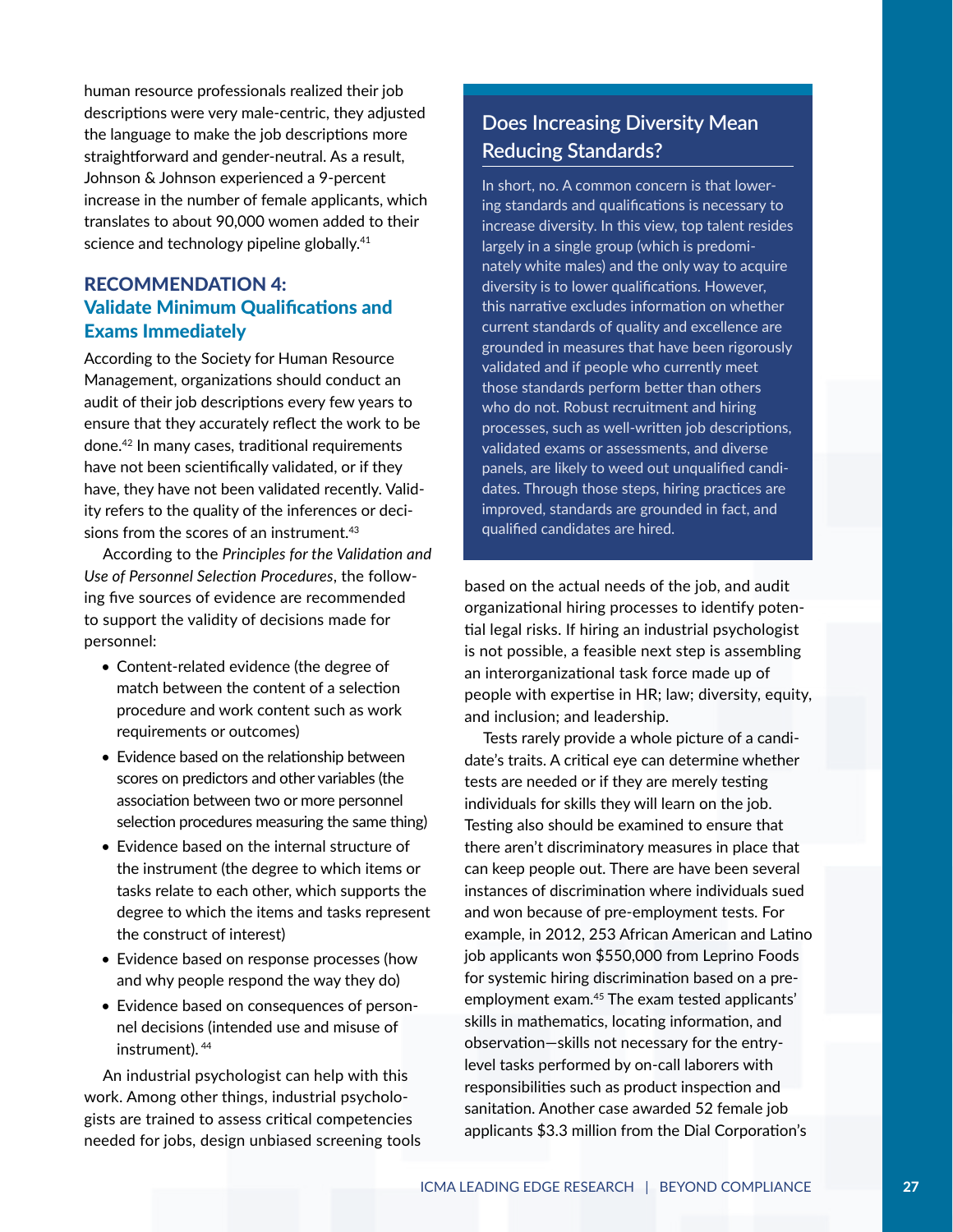Armour Star sausage-making plant for intentional discrimination. Armour Star required a 7-minute test for applicants to carry 35-pound weights back and forth. Only 40 percent of women passed the test. Prior to the implementation of the test in 2000, approximately half of newly hired staff were women. The court found that the weight test was, in fact, more difficult than the job itself and the test had not been shown to meet its stated purpose of reducing injuries.<sup>46</sup>

#### RECOMMENDATION 5: Increasing Diversity Must Be Linked to Succession Planning

Succession planning that is linked to diversity can contribute to a robust strategy for workforce development. This is particularly true in an era of baby boomers leaving the workforce in droves. According to the Pew Research Center, nearly 10,000 baby boomers will turn retirement age every day for the next 11 years, and local governments must contend with this reality when making plans for the future of its workforce.47 Traditionally, succession planning entails anticipating future vacancies and identifying candidates who can fill those vacancies as they arise. However, this strategy is incomplete if it doesn't take diversity into account.

Succession planning should start with an organizational stance on promotional policies and practices with a clear understanding of how the organization wants to develop. Ideally, this philosophy would include a focus on providing internal candidates with the training and knowledge transfer to allow them to advance into positions of leadership when they become available. However, even if it does not, the philosophy should include some details on how the organization will identify and groom future potential leaders. The philosophy should also be coupled with integrated efforts designed to increase diversity and foster inclusion. Such efforts should include recruitment that aims to get underrepresented populations into the workforce via targeted recruitment strategies that can increase access and knowledge of career paths (e.g., youth internships, visiting community events, academies). They should be clearly identified and transparent. Employees should know whether higher-level positions are attainable to

them. They might already have an indication of this based on current hiring practices.

Hiring externally for higher-level positions presents another challenge. Even when underrepresented populations are recruited or retained they may lack opportunities to move up to another position. In studies from 1981, 1993, and 1996, researchers found that it was much more likely for a city or county manager to be hired from outside the jurisdiction.<sup>48</sup> Research findings published in 1988 found that 55 percent of city managers came to their positions from another city manager position;49 subsequent research published in 2004 put the figure at 49.4 percent.<sup>50</sup> The common experience of individuals experiencing a faster promotional track outside of their organization might explain this trend.

"Don't keep saying it. If you're really serious about it, do it. It's pretty straightforward. Start with staff; when you appoint people, [ask] who are you appointing? Every department needs to be transparent. You need accountability. Do people explicitly say it and put metrics behind this?"

—Nelson Lim, Executive Director, Fels Institute of Government, University of Pennsylvania

#### RECOMMENDATION 6: Metrics and Accountability Must Be Made a Priority

 As the legendary Peter Drucker said, "You can't manage what you can't measure." When it comes to enhancing diversity and inclusion efforts, metrics must be put in place to measure the quality and effectiveness of the work being done. Yet developing metrics can be challenging, so most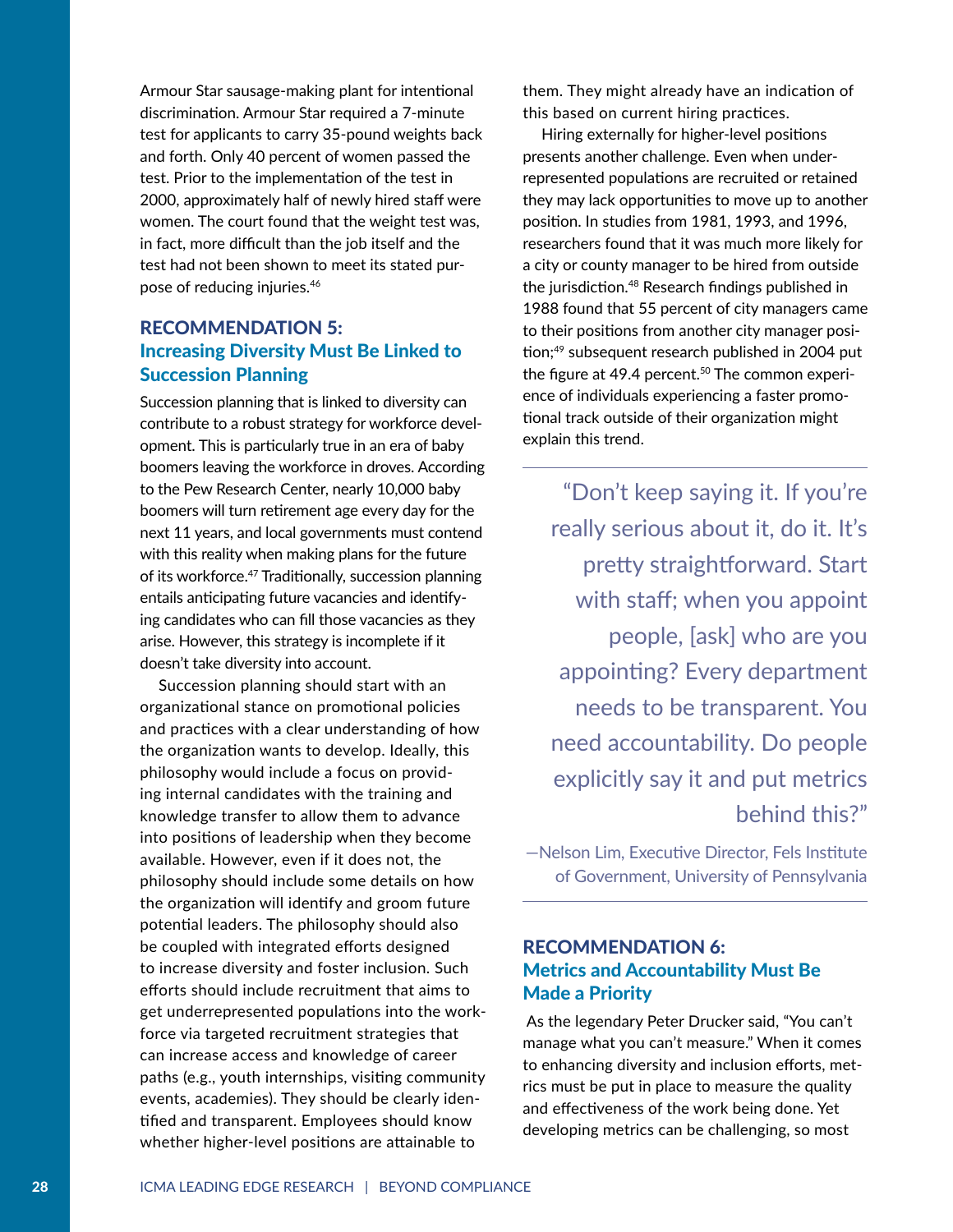local governments stop at output-focused metrics such as employee headcounts, cost of programming, and event attendance. These are reasonable starting points, but they do not answer the critical questions about a local government's progress is enhancing diversity, equity, inclusion, and belonging. Making progress means digging deeper.

The following steps can help local governments take a critical look at progress toward their objectives:

- 1. Local government leaders should determine what they want to achieve. If the goal is to go beyond basic compliance, metrics should go beyond basic demographic metrics.
- 2. Specific areas for improvement and corresponding actions should be identified. After taking a critical look at recruitment, hiring, and retention practices, areas that need work are likely to emerge.
- 3. Metrics should be set, and accountability measures should be put in place to ensure supervisors and directors are responsible for playing a role in these efforts.

Accountability is the commitment to acting on metrics. This commitment includes taking and accepting responsibility for outcomes, being guided by the metrics (e.g., asking questions, re-evaluating, making changes, instituting new policies, creating new programs), reporting metric outcomes, and taking action. Essentially, accountability measures are the teeth in the metrics.

## **CONCLUSION**

Representation in local government is important not only from a diversity perspective, it also makes a statement about democracy. The underrepresentation of certain populations in the ranks of local government staff undermines the assertion that everyone's voice is important in a democracy and in governing. Creating opportunities for underrepresented populations is important for the future of citizen participation in our democracy. Fortunately, there are many local governments beyond those featured in this report that are undertaking this work. Local governments can promote even greater progress in this work by sharing their success stories as models for wider adoption.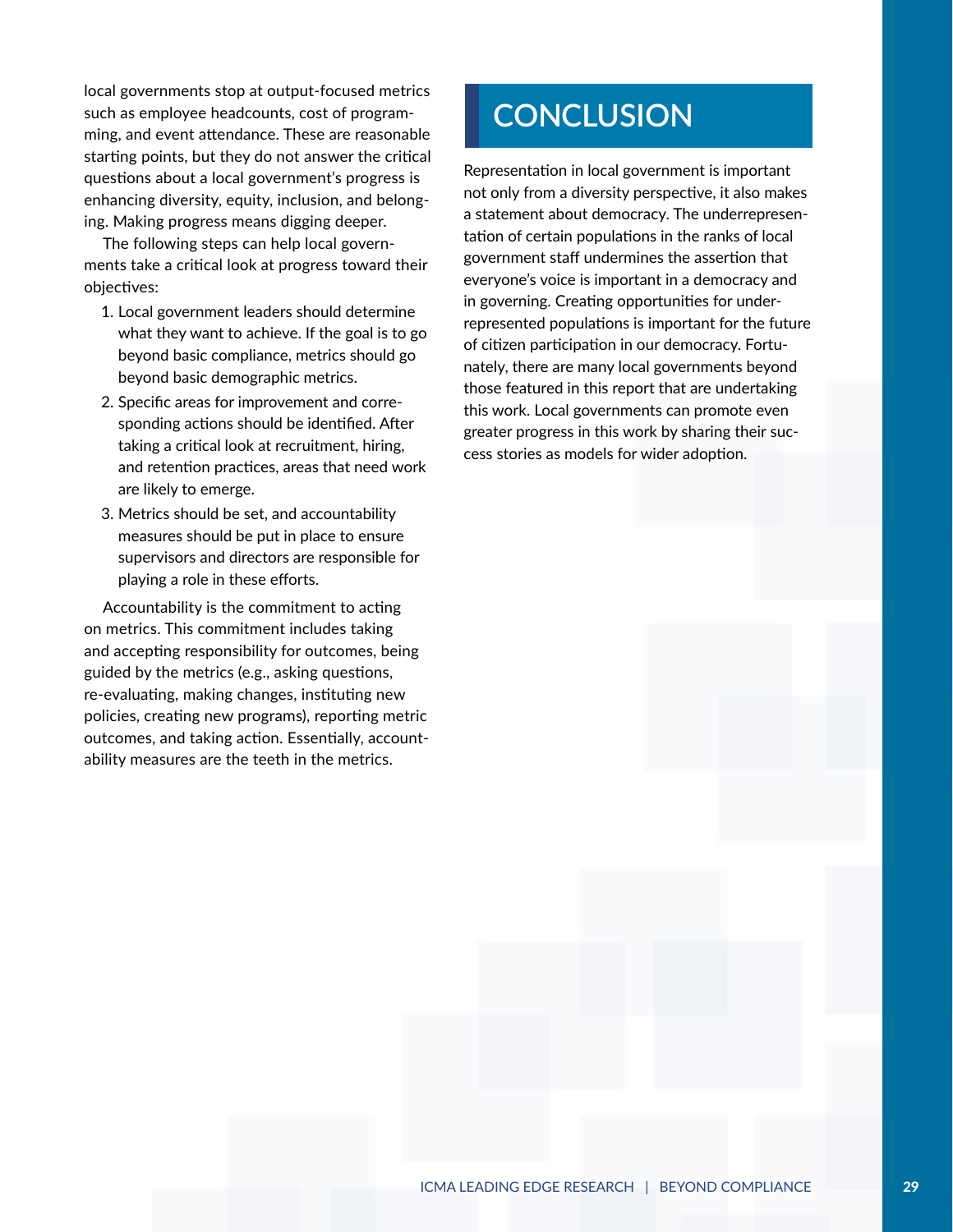## **ENDNOTES**

- 1 William B. Johnston and Arnold E. Packer, *Workforce 2000: Work and Workers for the Twenty-First Century* (Indianapolis: Diane Publishing, 1987).
- 2 Michalle E. Mor Barak, *Managing Diversity: Toward a Globally Inclusive Workplace* (Thousand Oaks, CA: Sage Publications, 2016).
- 3 Judith J. Friedman and Nancy DiTomaso, "Myths about Diversity: What Managers Need to Know about Changes in the U.S. Labor Force," *California Management Review* 38, no. 4 (1996): 54-77.
- 4 Rohini Anand and Mary-Frances Winters, "A Retrospective View of Corporate Diversity Training from 1964 to the Present," *Academy of Management Learning & Education* 7, no. 3 (2008): 356-372.
- 5 Scott Page, *The Difference: How the Power of Diversity Creates Better Groups, Firms, Schools, and Societies* (Princeton: Princeton University Press, 2007).
- 6 Friedman and DiTomaso, "Myths about Diversity."
- 7 Parshotam Dass and Barbara Parker, "Strategies for managing human resource diversity: From resistance to learning," *The Academy of Management Executive* 13, no. 2 (1999): 68-80.
- 8 See Friedman and DiTomaso, "Myths about Diversity" and R. Roosevelt Thomas, Jr., "From Affirmative Action to Affirming Diversity," *Harvard Business Review,* March-April 1990. Available at: https://hbr.org/1990/03/from-affirmative-action-toaffirming-diversity [Accessed 28 Aug. 2018].
- 9 Harrell R. Rodgers, Jr. and Charles S. Bullock III, *Law and social change: Civil rights laws and their consequences* (New York: McGraw-Hill Companies, 1972).
- 10 Barbara Coyle McCabe and Christopher Stream. "Diversity by the numbers: Changes in state and local government workforces 1980–1995." *Public Personnel Management* 29, no. 1 (2000): 93- 106.
- 11 Equal Employment Opportunity Commission, *Affirmative Action and Equal Employment: A Guidebook for Employers,* Vol. 1 (Washington, D.C.: EEOC, January 1974).
- 12 Civil Rights Law of 1964, Pub. L. 88-352, 42 U.S. Code § 2000e-2-J
- 13 Helen J. Muller and Barbara E. Haase, "Managing diversity in health services organizations," *Journal of Healthcare Management* 39, no. 4 (1994): 415.
- 14 See J.T. Childs Jr., "Managing workforce diversity at IBM: A global HR topic that has arrived," *Human Resource Management* 44, no. 1 (2005): 73-77, and David A. Thomas, "Diversity as Strategy," *Harvard Business Review* 82, no. 9 (2004): 98-108.
- 15 Hervé Tesssler, "Strength in Diversity at Xerox," Xerox Connect, March 1, 2018. Available at: https://connect.blogs.xerox. com/2018/03/01/strength-in-diversity-at-xerox/ [Accessed 21 September 2018].
- 16 Todd Gardner, *The Racial and Ethnic Composition of Local Government Employees in Large Metro Areas, 1960-2010,* Report no. CES 13-38, Center for Economic Studies, U.S. Census Bureau, August 2013. Available at: https://www2.census.gov/ ces/wp/2013/CES-WP-13-38.pdf [Accessed 21 March 2018].
- 17 Tari Renner, "The Local Government Profession at Century's End," in *The Municipal Yearbook 2001* (Washington, D.C.: International City/County Management Association, 2001) 35-46.
- 18 Barak, *Managing Diversity: Toward a Globally Inclusive Workplace*.
- 19 Michael Lipsky, *Street-level Bureaucracy: Dilemmas of the Individual in Public Service* (New York: Russell Sage Foundation, 2010).
- 20 Corrado Giulietti, Mirco Tonin, and Michael Vlassopoulos, *Racial Discrimination in Local Public Services: A Field Experiment in the US,* CESifo Working Paper, No. 5537 (Bonn, Germany: Center for Economic Studies and Ifo Institute, August 2015).
- 21 Ibid.
- 22 See, for instance, Ariel R. White, Noah L. Nathan, and Julie K. Faller, "What Do I Need to Vote? Bureaucratic Discretion and Discrimination by Local Election Officials," *American Political Science Review* 109, no. 1 (2015): 129-142; Michael Ewens, Bryan Tomlin, and Liang Choon Wang, "Statistical Discrimination or Prejudice? A Large Sample Field Experiment," *Review of Economics and Statistics* 96, no. 1 (2014): 119-134; Marianne Bertrand and Sendhil Mullainathan, "Are Emily and Greg More Employable than Lakisha and Jamal? A Field Experiment on Labor Market Discrimination," *The American Economic Review* 94, no. 4 (2004): 991-1013.
- 23 See, for instance, Glenda Laws, "Globalization, Immigration, and Changing Social Relations in U.S. Cities," in *The ANNALS of the American Academy of Political and Social Science* 551, no. 1 (1997): 89-104; Abdelmalek Sayad, *The Suffering of the Immigrant* (Cambridge: Polity, 2004); and Pauline Hope Cheong, "Communication Context, Social Cohesion and Social Capital Building among Hispanic Immigrant Families," *Community, Work and Family* 9, no. 3 (2006): 367-387.
- 24 Reid Wilson, "Racial imbalance exists all across local governments, not just in police departments," *The Washington Post*, August 14, 2014. Available at: https://www.washingtonpost. com/blogs/govbeat/wp/2014/08/14/racial-imbalanceexists-all-across-local-governments-not-just-in-policedepartments/?noredirect=on&utm\_term=.acd2dc9f7e15 [Accessed 7 May 2018].
- 25 United States Department of Justice, Civil Rights Division, *Investigation of the Ferguson Police Department*, March 4, 2015. Available at: https://www.justice.gov/sites/default/files/opa/ press-releases/attachments/2015/03/04/ferguson\_police\_ department\_report.pdf [Accessed 7 May 2018].
- 26 Masami Nishishiba, "Local Government Diversity Initiatives in Oregon: An Exploratory Study," *State and Local Government Review* 44, no. 1 (2012): 55-66.
- 27 Kelly Smith, "Hennepin County leaders say new approach needed to address gaps—from housing to income," *Star Tribune,* July 13, 2017. Available at: http://www.startribune.com/hennepincounty-leaders-say-new-approach-needed-to-address-gapsfrom-housing-to-income/434177453/ [Accessed 1 March 2018]
- 28 Ibid.
- 29 Minnesota Employment and Economic Development, "Pathways to Prosperity Awards \$17.8 Million Statewide for 57 Workforce Training Programs," April 24, 2018. Available at: https://mn.gov/ deed/newscenter/press-releases/?id=336874 [Accessed 21 September 2018].
- 30 City of Tacoma, *Handbook for Recruiting, Hiring & Retention: Applying an Equity Lens to Recruiting, Interviewing, Hiring & Retaining Employees* (Tacoma, WA: City of Tacoma, Office of Equity and Human Rights, October 2015). Available at: http://cms.cityoftacoma.org/OEHR/facilitatingchange/COT\_ Handbook\_for\_Recruitment\_and\_Hiring\_October\_2015.pdf [Accessed 27 March 2018]
- 31 Pat Wadors, "Diversity Efforts Fall Short Unless Employees Feel That They Belong," *Harvard Business Review*, August 10, 2016. Available at: https://hbr.org/2016/08/diversity-efforts-fall-shortunless-employees-feel-that-they-belong [Accessed 7 June 2018]
- 32 National League of Cities, *State of the Cities 2017* (Washington, DC: National League of Cities, 2017). Available at: https://www. nlc.org/sites/default/files/2017-05/NLC%20State%20of%20 the%20Cities%202017.pdf [Accessed 27 March 2018]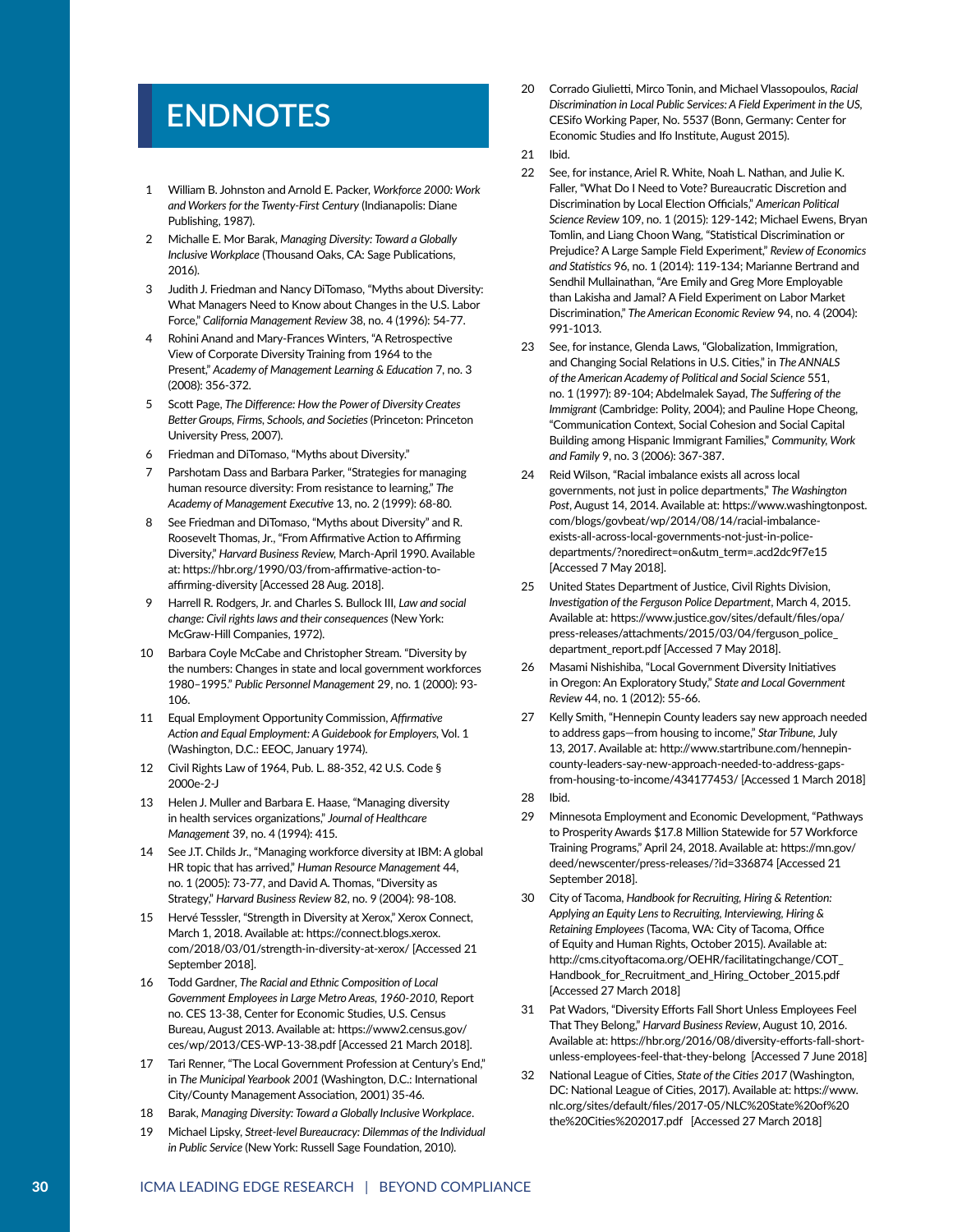- 33 Thomas P. Bonczar, *Prevalence of Imprisonment in the US Population, 1974-2001* (Washington, DC: U.S. Department of Justice, Bureau of Justice Statistics, 2003). Available at: https:// www.bjs.gov/content/pub/pdf/piusp01.pdf [Accessed 27 March 2018]
- 34 Joan Petersilia, *When Prisoners Come Home: Parole and Prisoner Reentry* (New York: Oxford University Press, 2003).
- 35 Devah Pager and Bruce Western, "Investigating Prisoner Reentry: The Impact of Conviction Status on the Employment Prospects of Young Men," October 2009. Available at: https://www.ncjrs.gov/ pdffiles1/nij/grants/228584.pdf [Accessed 27 March 2018]
- 36 Beth Avery and Phil Hernandez, "Ban the Box: U.S. Cities, Counties, and States Adopt Fair-Chance Policies to Advance Employment Opportunities for People with Past Convictions" (Washington, DC: National Employment Law Project, April 2018). Available at: http://www.nelp.org/content/uploads/Ban-the-Box-Fair-Chance-State-and-Local-Guide.pdf [Accessed 6 June 2018]
- 37 Center for State and Local Government Excellence, "Survey Findings: State and Local Government Workforce: 2017 Trends" (Washington, DC: Center for State and Local Government Excellence, June 2017). Available at: https://slge.org/wp-content/ uploads/2017/06/State-and-Local-Government-Workforce-2017-Trends.pdf [Accessed 6 June 2018]
- 38 Nitin Nohria and Michael Beer, "Cracking the Code of Change," *Harvard Business Review* 78, no. 3 (2000): 133-141. Available at: https://hbr.org/2000/05/cracking-the-code-ofchange [Accessed: 20 April 2018]
- 39 W. Chan Kim and Renee A. Mauborgne, *Blue Ocean Strategy: How to Create Uncontested Market Space and Make the Competition Irrelevant* (Cambridge, MA: Harvard Business Review Press, 2014).
- 40 Danielle Gaucher, Justin Friesen, and Aaron C. Kay, "Evidence that gendered wording in job advertisements exists and sustains gender inequality," *Journal of Personality and Social Psychology* 101, no. 1 (2011): 109.
- 41 "How Johnson & Johnson is adding 90,000 more women to their hiring pipeline," Textio, January 3, 2018. Available at: https:// textio.ai/johnson-and-johnson-textio-video-d95c1480c601 [Accessed 20 April 2018]
- 42 "Job Analysis: How do I conduct a job analysis to ensure the job description actually matches the duties performed

by the employee in the job?", Society of Human Resource Management, May 12, 2012. Available at: https://www.shrm. org/resourcesandtools/tools-and-samples/hr-qa/pages/ conductjobanalysis.aspx [Accessed 20 April 2018]

- 43 Chan and Mauborgne, *Blue Ocean Strategy*.
- 44 American Educational Research Association, American Psychological Association, and National Council on Measurement in Education, *Standards for Educational and Psychological Testing* (Washington, DC: American Educational Research Association, 1999).
- 45 Seth Nidever, "Leprino settles alleged discrimination charges," *The Sentinel*, July 20, 2012. Available at: https://hanfordsentinel. com/news/local/leprino-settles-alleged-discrimination-charges/ article\_98da806a-d2a0-11e1-bf55-001a4bcf887a.html [Accessed 28 Aug. 2018]
- 46 U.S. Equal Employment Opportunity Commission, "Appeals Court Upholds EEOC Sex Discrimination Claim Against Dial," November 20, 2006. Available at: https://www.eeoc.gov/eeoc/newsroom/ release/11-20-06.cfm [Accessed 20 April 2018]
- 47 Russell Heimlich, "Baby Boomers Retire," *Fact Tank*, Pew Research Center, December 29, 2010. Available at http://www. pewresearch.org/fact-tank/2010/12/29/baby-boomers-retire/ [Accessed 21 September 2018].
- 48 For research on this topic, see Amy Cohen Paul, *Local Government Managers: On the Job and Off* (Washington, DC: International City Management Association, 1981), David N. Ammons, "Leading a Manager's Life," in Charldean Newell (ed.), *The Effective Local Government Manager* (Washington, DC: International City/ County Management Association, 1993), 199-222; and Victor S. DeSantis and Charldean Newell, "Local Government Managers' Career Paths," in *The Municipal Year Book 1996* (Washington, DC: International City/County Management Association, 1996), 3-10.
- 49 For data on this topic, see Daniel M. Barber, "Newly Promoted City Managers," *Public Administration Review* 48 no. 3 (1988): 694-699, and Douglas J. Watson and Wendy L. Hassett, "Career Paths of City Managers in America's Largest Council?Manager Cities," *Public Administration Review* 64, no. 2 (2004): 192-199.
- 50 Douglas J. Watson and Wendy L. Hassett, "Career Paths of City Managers in America's Largest Council?Manager Cities."

#### ACKNOWLEDGEMENTS

#### *The author would like to acknowledge the effort of individuals that helped make this study possible.*

First and foremost, I appreciate the participation and candor of all case study participants from Hennepin County, Minnesota; Tacoma, Washington; Decatur, Georgia, and Cedar Rapids, Iowa. Your passion for your work and community is inspiring and it was an honor to meet you. This study would not be possible without you. A special thank you to Brian Corpening, Ph.D., (California State University, Monterey Bay), Nelson Lim, Ph.D., (Fels Institute of Government, University of Pennsylvania and RAND Corporation), Christine Malone (City of Ottawa, Canada), Dwayne Marsh (Co-Director of the Government Alliance on Race and Equity at Race Forward and The Center for Social Inclusion and the Government Alliance on Race and Equity), and Neil Reichenberg (International Public Management Association for Human Resources) for adding your invaluable insights to this report. Thank you to Kevin Desouza, Ph.D., (Queensland University of Technology) for providing feedback on this report and Matt Eason (City of Ottawa) for making connections that helped expand the pool of participants. Finally, I would like to express my sincerest appreciation to ICMA for making this topic a priority and gratitude for inviting me to work on this project. Thank you to ICMA staff members Laura Goddeeris, Cory Fleming, Ann Mahoney, Anne Phelan, and Amber Snowden who provided advice and feedback on all aspects of this report.